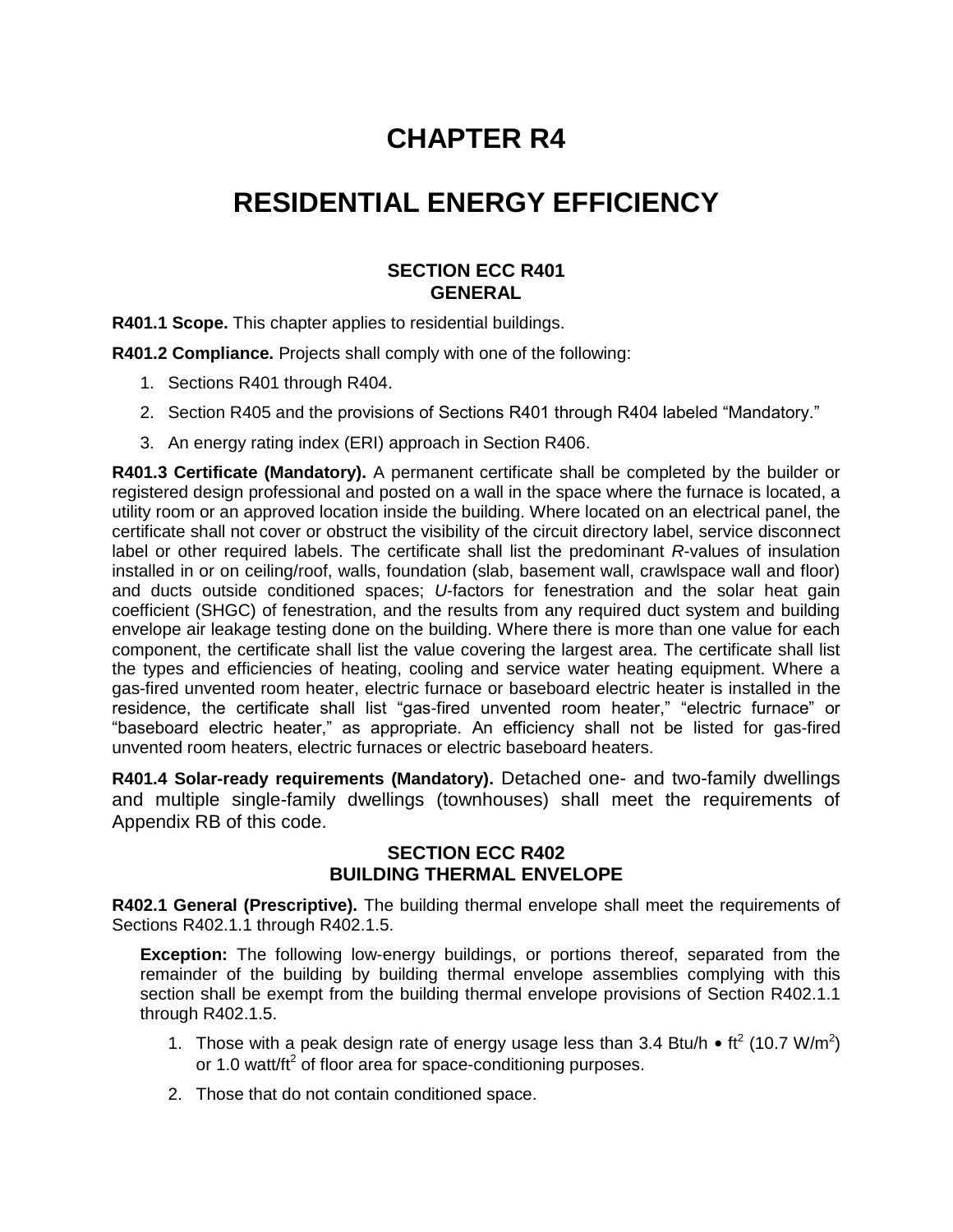**R402.1.1 Vapor retarder.** Wall assemblies in the building thermal envelope shall comply with the vapor retarder requirements of Section 1405.3 of the *New York City Building Code,* as applicable.

**R402.1.2 Insulation and fenestration criteria.** The building thermal envelope shall meet the requirements of Table R402.1.2, based on the climate zone specified in Chapter R3.

| INVYEATIVN AND LENEVINATIVN NEWVINEMENTY DT VYMI VNENT |                                                                     |                                                 |                                                                         |                                      |                                                                  |                                           |                                    |                                                       |                                                              |                                                                               |
|--------------------------------------------------------|---------------------------------------------------------------------|-------------------------------------------------|-------------------------------------------------------------------------|--------------------------------------|------------------------------------------------------------------|-------------------------------------------|------------------------------------|-------------------------------------------------------|--------------------------------------------------------------|-------------------------------------------------------------------------------|
| <b>CLIMATE</b><br><b>ZONE</b>                          | <b>FENESTR-</b><br><b>ATION</b><br>U-<br><b>FACTOR</b> <sup>b</sup> | <b>SKYLIGHT</b> <sup>b</sup><br><b>U-FACTOR</b> | <b>GLAZED</b><br><b>FENESTR-</b><br><b>ATION</b><br>SHGC <sup>b,e</sup> | <b>CEILING</b><br>R-<br><b>VALUE</b> | <b>WOOD</b><br><b>FRAME</b><br><b>WALL</b><br>R-<br><b>VALUE</b> | <b>MASS</b><br>WALL<br>R-<br><b>VALUE</b> | <b>FLOOR</b><br>R-<br><b>VALUE</b> | <b>BASEMENT<sup>c</sup></b><br>WALL<br><b>R-VALUE</b> | SLAB <sup>d</sup><br>R-<br><b>VALUE</b><br>&<br><b>DEPTH</b> | <b>CRAWL</b><br><b>SPACE<sup>c</sup></b><br><b>WALL</b><br>R-<br><b>VALUE</b> |
|                                                        | NR.                                                                 | 0.75                                            | 0.25                                                                    | 30                                   | 13                                                               | 3/4                                       | 13                                 | 0                                                     | 0                                                            | 0                                                                             |
| 2                                                      | 0.40                                                                | 0.65                                            | 0.25                                                                    | 38                                   | 13                                                               | 4/6                                       | 13                                 | $\mathbf 0$                                           | 0                                                            | $\Omega$                                                                      |
| 3                                                      | 0.35                                                                | 0.55                                            | 0.25                                                                    | 38                                   | $20$ or<br>$13 + 5^h$                                            | 8/13                                      | 19                                 | $5/13^t$                                              | 0                                                            | 5/13                                                                          |
| 4 except<br>Marine                                     | 0.32                                                                | 0.55                                            | 0.40                                                                    | 49                                   | $20+5$ or<br>$13 + 10^{h}$                                       | 15/20                                     | 30 <sup>9</sup>                    | 15/19                                                 | 10.4 $ft$                                                    | 15/19                                                                         |
| 5 and<br>Marine 4                                      | 0.32                                                                | 0.55                                            | <b>NR</b>                                                               | 49                                   | $20$ or<br>$13 + 5^{h}$                                          | 13/17                                     | 30 <sup>9</sup>                    | 15/19                                                 | $10.2$ ft                                                    | 15/19                                                                         |
| 6                                                      | 0.32                                                                | 0.55                                            | <b>NR</b>                                                               | 49                                   | $20+5$ or<br>$13+10^{h}$                                         | 15/20                                     | 30 <sup>9</sup>                    | 15/19                                                 | 10.4 $ft$                                                    | 15/19                                                                         |
| 7 and 8                                                | 0.32                                                                | 0.55                                            | NR.                                                                     | 49                                   | $20+5$ or<br>$13+10^{h}$                                         | 19/21                                     | 38 <sup>9</sup>                    | 15/19                                                 | 10.4 $ft$                                                    | 15/19                                                                         |

**TABLE R402.1.2 INSULATION AND FENESTRATION REQUIREMENTS BY COMPONENT<sup>a</sup>**

For SI: 1 foot = 304.8 mm.

a. R-values are minimums. *U*-factors and SHGC are maximums. When insulation is installed in a cavity which is less than the label or design thickness of the insulation, the installed *R*-value of the insulation shall not be less than the *R*-value specified in the table.

b. The fenestration *U*-factor column excludes skylights. The SHGC column applies to all glazed fenestration. Exception: Skylights may be excluded from glazed fenestration SHGC requirements in climate zones 1 through 3 where the SHGC for such skylights does not exceed 0.30.

c. "15/19" means R-15 continuous insulation on the interior or exterior of the home or R-19 cavity insulation at the interior of the basement wall. "15/13" shall be permitted to be met with R-13 cavity insulation on the interior of the basement wall plus R-5 continuous insulation on the interior or exterior of the home. "10/13" means R-10 continuous insulation on the interior or exterior of the home or R-13 cavity insulation at the interior of the basement wall.

d. R-5 shall be added to the required slab edge *R*-values for heated slabs. Insulation depth shall be the depth of the footing or 2 feet, whichever is less in Climate Zones 1 through 3 for heated slabs.

e. There are no SHGC requirements in the Marine Zone.

f. Basement wall insulation is not required in warm-humid locations as defined by Figure R301.1.

g. Or insulation sufficient to fill the framing cavity, R-19 minimum.

h. The first value is cavity insulation, the second value is continuous insulation, so "13+5" means R-13 cavity insulation plus R-5 continuous insulation.

i. The second *R*-value applies when more than half the insulation is on the interior of the mass wall.

**R402.1.3** *R***-value computation.** Insulation material used in layers, such as framing cavity insulation, or continuous insulation shall be summed to compute the corresponding component *R*-value. The manufacturer's settled *R*-value shall be used for blown insulation. Computed *R*-values shall not include an *R*-value for other building materials or air films. Where insulated siding is used for the purpose of complying with the continuous insulation requirements of Table R402.1.2, the manufacturer's labeled *R*-value for insulated siding shall be reduced by R-0.6.

**R402.1.4** *U***-factor alternative.** An assembly with a *U-*factor equal to or less than that specified in Table R402.1.4 shall be permitted as an alternative to the *R*-value in Table R402.1.2.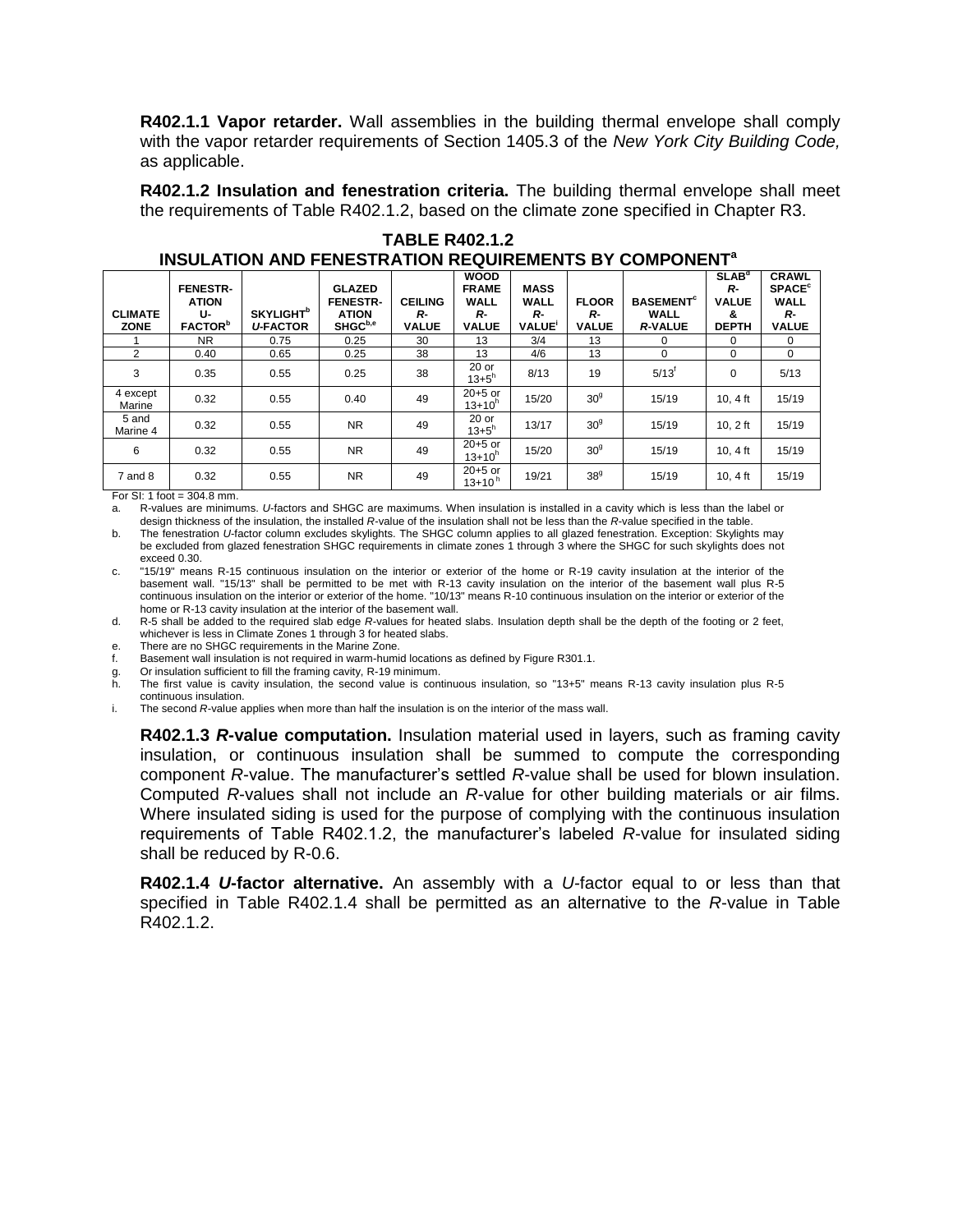| <b>CLIMAT</b><br>Е.<br><b>ZONE</b> | <b>FENESTRATIO</b><br>N<br><b>U-FACTOR</b> | <b>SKYLIGH</b><br>Ա-<br><b>FACTOR</b> | <b>CEILIN</b><br>G<br>U-<br><b>FACTO</b><br>R | <b>FRAME</b><br><b>WALL</b><br>IJ-<br><b>FACTO</b><br>R | <b>MASS</b><br><b>WALL</b><br>U-<br><b>FACTOR</b> | <b>FLOOR</b><br>U-<br><b>FACTO</b><br>R | <b>BASEMEN</b><br><b>WALL</b><br><b>U-FACTOR</b> | <b>CRAWL</b><br><b>SPACE</b><br><b>WALL</b><br>U-<br><b>FACTO</b><br>R |
|------------------------------------|--------------------------------------------|---------------------------------------|-----------------------------------------------|---------------------------------------------------------|---------------------------------------------------|-----------------------------------------|--------------------------------------------------|------------------------------------------------------------------------|
|                                    | 0.50                                       | 0.75                                  | 0.035                                         | 0.084                                                   | 0.197                                             | 0.064                                   | 0.360                                            | 0.477                                                                  |
| 2                                  | 0.40                                       | 0.65                                  | 0.030                                         | 0.084                                                   | 0.165                                             | 0.064                                   | 0.360                                            | 0.477                                                                  |
| 3                                  | 0.35                                       | 0.55                                  | 0.030                                         | 0.060                                                   | 0.098                                             | 0.047                                   | 0.091 <sup>c</sup>                               | 0.136                                                                  |
| 4 except<br>Marine                 | 0.32                                       | 0.55                                  | 0.026                                         | 0.045                                                   | 0.060                                             | 0.033                                   | 0.050                                            | 0.055                                                                  |
| 5 and<br>Marine 4                  | 0.32                                       | 0.55                                  | 0.026                                         | 0.060                                                   | 0.082                                             | 0.033                                   | 0.050                                            | 0.055                                                                  |
| 6                                  | 0.32                                       | 0.55                                  | 0.026                                         | 0.045                                                   | 0.060                                             | 0.033                                   | 0.050                                            | 0.055                                                                  |
| $7$ and $8$                        | 0.32                                       | 0.55                                  | 0.026                                         | 0.045                                                   | 0.057                                             | 0.028                                   | 0.050                                            | 0.055                                                                  |

#### **TABLE R402.1.4 EQUIVALENT U-FACTORS<sup>a</sup>**

a. Nonfenestration *U*-factors shall be obtained from measurement, calculation or an approved source. b. When more than half the insulation is on the interior, the mass wall *U*-factors shall be a maximum of 0.17 in Climate Zone 1, 0.14 in Climate Zone 2, 0.12 in Climate Zone 3, 0.057 in Climate Zone 4 except Marine, 0.065 in Climate Zone 5 and Marine 4, and 0.057 in Climate Zones 6 through

8. c. Basement wall *U*-factor of 0.360 in warm-humid locations as defined by Figure R301.1.

**R402.1.5 Total UA alternative.** If the total building thermal envelope UA (sum of *U-*factor times assembly area) is less than or equal to the total UA resulting from using the *U-*factors in Table R402.1.4 (multiplied by the same assembly area as in the proposed building), the building shall be considered in compliance with Table R402.1.2. The UA calculation shall be done using a method consistent with the ASHRAE *Handbook of Fundamentals* and shall include the thermal bridging effects of framing materials. The SHGC requirements shall be met in addition to UA compliance.

**R402.2 Specific insulation requirements (Prescriptive).** In addition to the requirements of Section R402.1, insulation shall meet the specific requirements of Sections R402.2.1 through R402.2.13.

**R402.2.1 Ceilings with attic spaces.** Where Section R402.1.2 would require R-38 insulation in the ceiling, installing R-30 over 100 percent of the ceiling area requiring insulation shall be deemed to satisfy the requirement for R-38 wherever the full height of uncompressed R-30 insulation extends over the wall top plate at the eaves. Similarly, where Section R402.1.2 would require R-49 insulation in the ceiling, installing R-38 over 100 percent of the ceiling area requiring insulation shall be deemed to satisfy the requirement for R-49 insulation wherever the full height of uncompressed R-38 insulation extends over the wall top plate at the eaves. This reduction shall not apply to the *U*-factor alternative approach in Section R402.1.4 and the total UA alternative in Section R402.1.5.

**R402.2.2 Ceilings without attic spaces.** Where Section R402.1.2 would require insulation levels above R-30 and the design of the roof/ceiling assembly does not allow sufficient space for the required insulation, the minimum required insulation for such roof/ceiling assemblies shall be R-30. This reduction of insulation from the requirements of Section R402.1.2 shall be limited to 500 square feet (46  $m<sup>2</sup>$ ) or 20 percent of the total insulated ceiling area, whichever is less. This reduction shall not apply to the *U-*factor alternative approach in Section R402.1.4 and the total UA alternative in Section R402.1.5.

**R402.2.3 Eave baffle.** For air-permeable insulations in vented attics, a baffle shall be installed adjacent to soffit and eave vents. Baffles shall maintain an opening equal or greater than the size of the vent. The baffle shall extend over the top of the attic insulation. The baffle shall be permitted to be any solid material.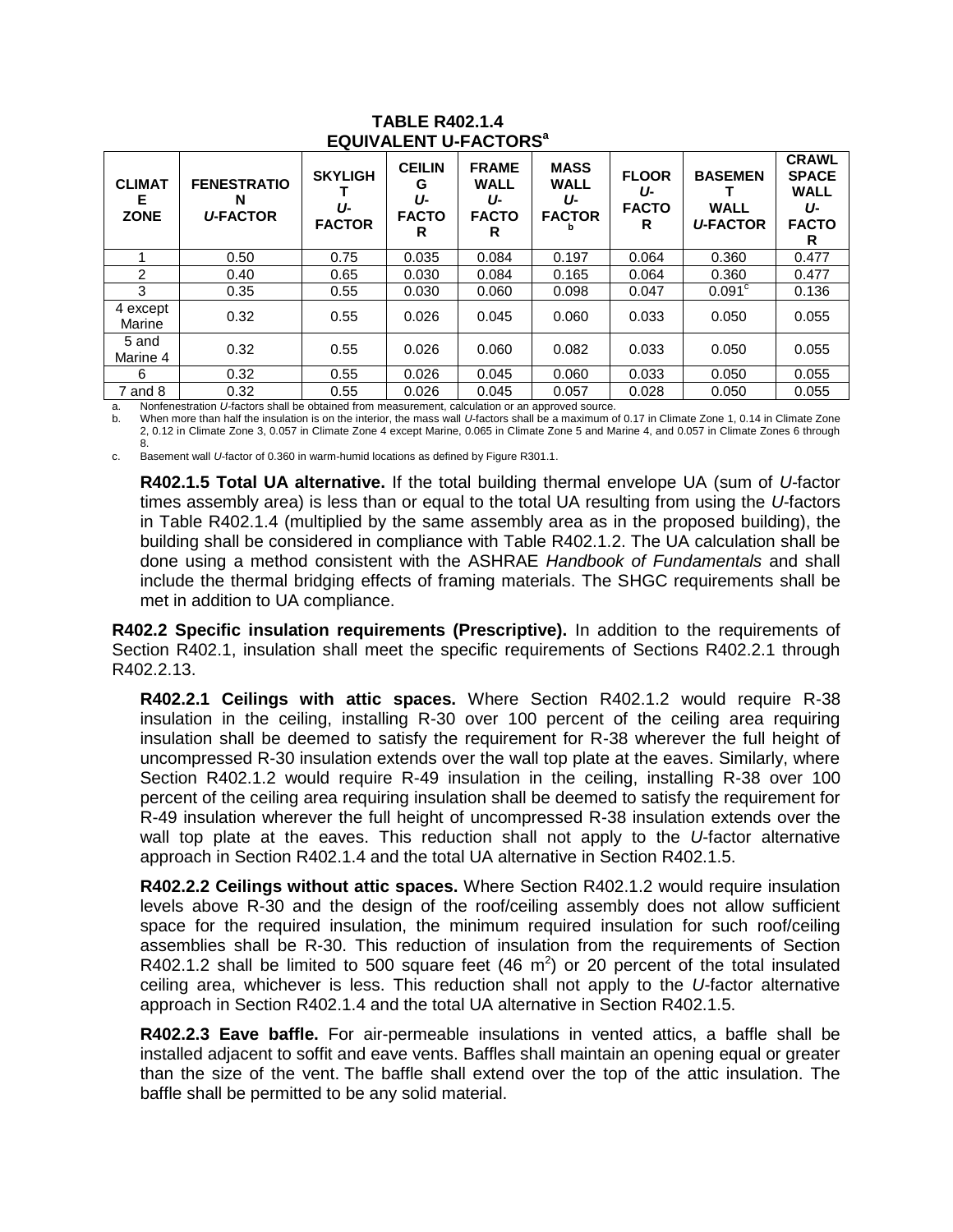**R402.2.4 Access hatches and doors.** Access doors from conditioned spaces to unconditioned spaces such as attics and crawl spaces shall be weatherstripped and insulated to a level equivalent to the insulation on the surrounding surfaces. Access shall be provided to all equipment that prevents damaging or compressing the insulation. A woodframed or equivalent baffle or retainer is required to be provided when loose-fill insulation is installed, the purpose of which is to prevent the loose-fill insulation from spilling into the living space when the attic access is opened, and to provide a permanent means of maintaining the installed *R*-value of the loose-fill insulation.

**Exception:** Vertical doors that provide access from conditioned to unconditioned spaces shall be permitted to meet the fenestration requirements of Table R402.1.2 based on the applicable climate zone specified in Chapter R3.

**R402.2.5 Mass walls.** Mass walls for the purposes of this chapter shall be considered above-grade walls of concrete block, concrete, insulated concrete form (ICF), masonry cavity, brick (other than brick veneer), earth (adobe, compressed earth block, rammed earth) and solid timber/logs, or any other walls having a heat capacity greater than or equal to 6 Btu/ft<sup>2</sup>  $\times$  °F (123 kJ/m<sup>2</sup>  $\times$  K).

**R402.2.6 Steel-frame ceilings, walls and floors.** Steel-frame ceilings, walls, and floors shall meet the insulation requirements of Table R402.2.6 or shall meet the *U*factor requirements of Table R402.1.4. The calculation of the *U*-factor for a steelframe envelope assembly shall use a series-parallel path calculation method.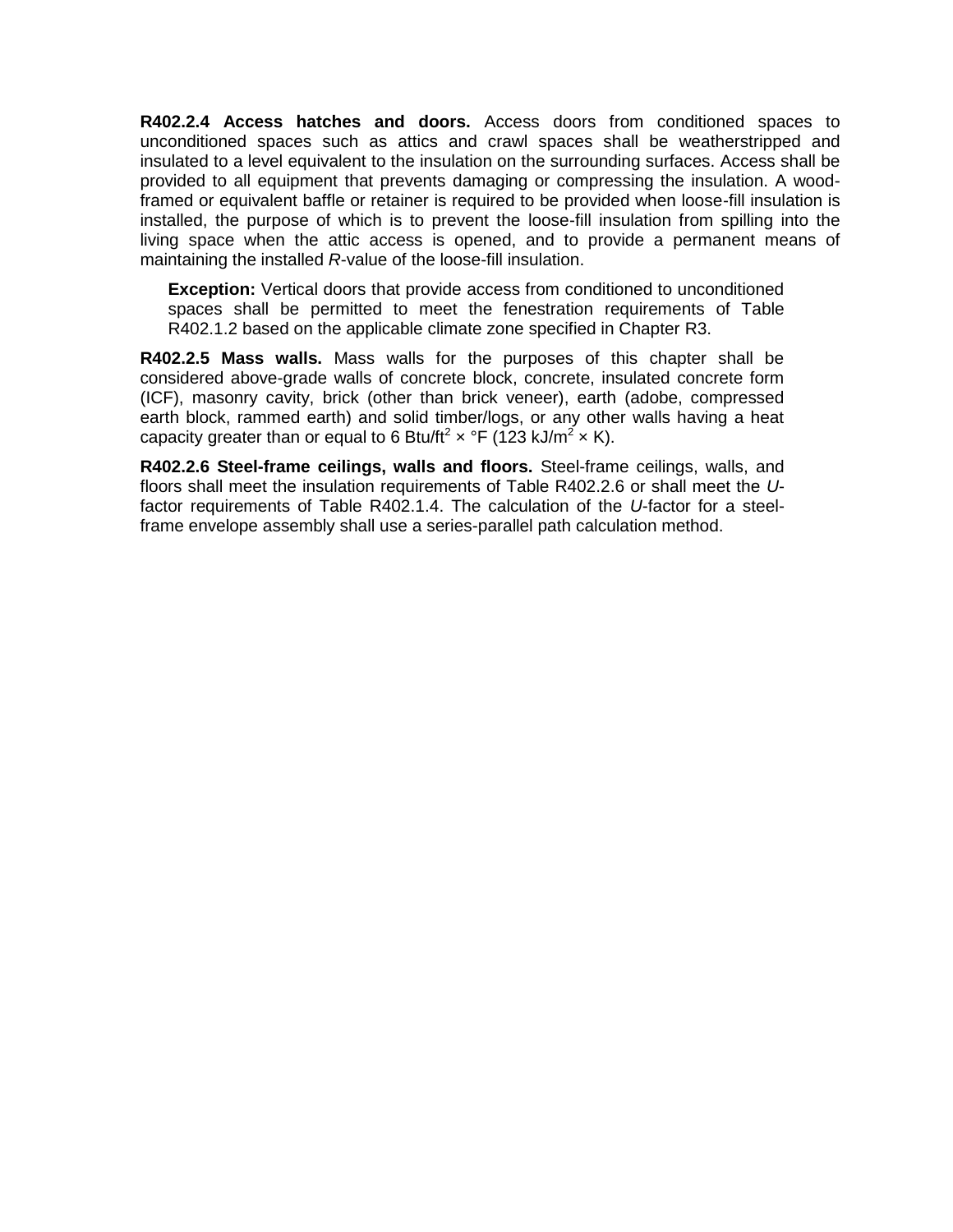| <b>TABLE R402.2.6</b>                          |
|------------------------------------------------|
| STEEL-FRAME CEILING, WALL AND FLOOR INSULATION |
| (R-VALUE)                                      |

| <b>WOOD FRAME</b>                |                                                                                       |  |  |  |  |
|----------------------------------|---------------------------------------------------------------------------------------|--|--|--|--|
| <b>R-VALUE</b>                   | <b>COLD-FORMED STEEL</b>                                                              |  |  |  |  |
| <b>REQUIREMENT</b>               | <b>EQUIVALENT R-VALUE<sup>a</sup></b>                                                 |  |  |  |  |
|                                  | <b>Steel Truss Ceilings</b> <sup>b</sup>                                              |  |  |  |  |
| $R-30$                           | R-38 or R-30 + 3 or R-26 + 5                                                          |  |  |  |  |
| R-38                             | $R-49$ or $R-38+3$                                                                    |  |  |  |  |
| R-49                             | $R-38+5$                                                                              |  |  |  |  |
|                                  | <b>Steel Joist Ceilings</b> <sup>b</sup>                                              |  |  |  |  |
| $R-30$                           | R-38 in $2 \times 4$ or $2 \times 6$ or $2 \times 8$ R-49                             |  |  |  |  |
|                                  | in any framing                                                                        |  |  |  |  |
| $R-38$                           | R-49 in $2 \times 4$ or $2 \times 6$ or $2 \times 8$ or $2 \times 10$                 |  |  |  |  |
|                                  | Steel-Framed Wall, 16" on center                                                      |  |  |  |  |
| $R-13$                           | $R-13 + 4.2$ or $R-19 + 2.1$ or $R-21 + 2.8$ or                                       |  |  |  |  |
|                                  | $R-0 + 9.3$ or $R-15 + 3.8$ or $R-21 + 3.1$                                           |  |  |  |  |
| $R-13+3$                         | $R-0 + 11.2$ or $R-13 + 6.1$ or $R-15 + 5.7$ or                                       |  |  |  |  |
|                                  | $R-19 + 5.0$ or $R-21 + 4.7$                                                          |  |  |  |  |
| $R-20$                           | $R-0 + 14.0$ or $R-13 + 8.9$ or $R-15 + 8.5$ or                                       |  |  |  |  |
|                                  | $R-19 + 7.8$ or $R-19 + 6.2$ or $R-21 + 7.5$                                          |  |  |  |  |
| $R-20+5$                         | R-13 + 12.7 or R-15 + 12.3 or R-19 + 11.6 or                                          |  |  |  |  |
|                                  | $R-21 + 11.3$ or $R-25 + 10.9$                                                        |  |  |  |  |
| $R-21$                           | $R-0 + 14.6$ or $R-13 + 9.5$ or $R-15 + 9.1$ or                                       |  |  |  |  |
|                                  | $R-19 + 8.4$ or $R-21 + 8.1$ or $R-25 + 7.7$                                          |  |  |  |  |
| Steel Framed Wall, 24" on center |                                                                                       |  |  |  |  |
| $R-13$                           | $R-0 + 9.3$ or $R-13 + 3.0$ or $R-15 + 2.4$                                           |  |  |  |  |
| $R-13+3$                         | $R-0 + 11.2$ or $R-13 + 4.9$ or $R-15 + 4.3$ or                                       |  |  |  |  |
|                                  | $R-19 + 3.5$ or $R-21 + 3.1$                                                          |  |  |  |  |
| $R-20$                           | $R-0 + 14.0$ or $R-13 + 7.7$ or $R-15 + 7.1$ or                                       |  |  |  |  |
|                                  | $R-19 + 6.3$ or $R-21 + 5.9$                                                          |  |  |  |  |
| $R-20+5$                         | R-13 + 11.5 or R-15 + 10.9 or R-19 + 10.1 or                                          |  |  |  |  |
|                                  | $R-21 + 9.7$ or $R-25 + 9.1$                                                          |  |  |  |  |
| $R-21$                           | $R-0 + 14.6$ or $R-13 + 8.3$ or $R-15 + 7.7$ or                                       |  |  |  |  |
|                                  | $R-19 + 6.9$ or $R-21 + 6.5$ or $R-25 + 5.9$                                          |  |  |  |  |
|                                  | <b>Steel Joist Floor</b>                                                              |  |  |  |  |
| $R-13$                           | R-19 in $2 \times 6$ , or R-19 + 6 in $2 \times 8$ or $2 \times 10$                   |  |  |  |  |
| R-19                             | $R-19 + 6$ in 2 x 6, or R-19 + 12 in 2 x 8 or 2 x 10                                  |  |  |  |  |
| a.                               | Cavity insulation R-value is listed first, followed by continuous insulation R-value. |  |  |  |  |

b. Insulation exceeding the height of the framing shall cover the framing.

**R402.2.7 Walls with partial structural sheathing.** Where Section R402.1.2 would require continuous insulation on exterior walls and structural sheathing covers 40 percent or less of the gross area of all exterior walls, the continuous insulation *R*-value shall be permitted to be reduced by an amount necessary to result in a consistent total sheathing thickness, but not more than R-3, on areas of the walls covered by structural sheathing. This reduction shall not apply to the *U*-factor alternative approach in Section R402.1.4 and the total UA alternative in Section R402.1.5.

**R402.2.8 Floors.** Floor framing-cavity insulation shall be installed to maintain permanent contact with the underside of the subfloor decking.

**Exception:** The floor framing-cavity insulation shall be permitted to be in contact with the topside of sheathing or continuous insulation installed on the bottom side of floor framing where combined with insulation that meets or exceeds the minimum wood frame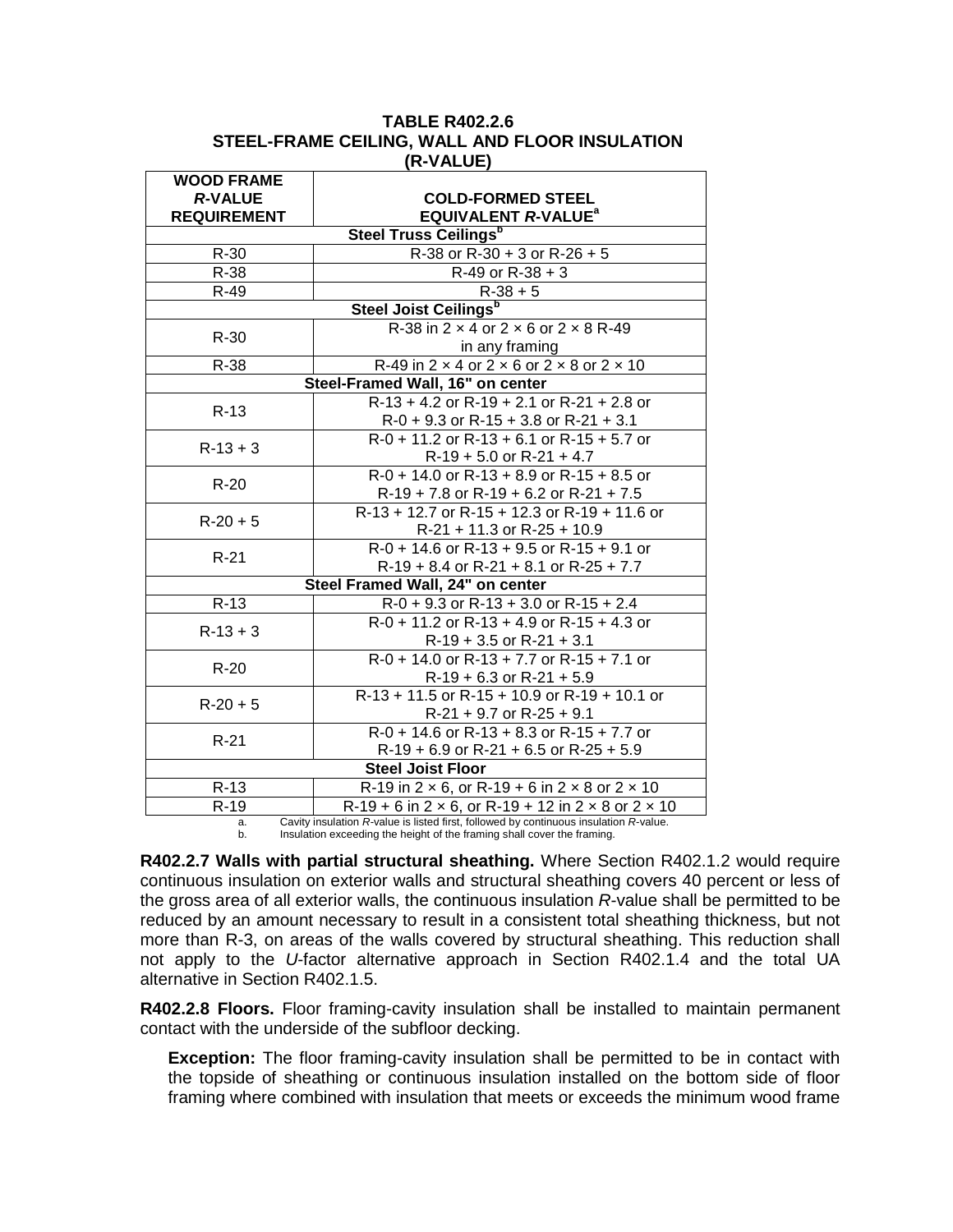wall *R*-value in Table R402.1.2 and that extends from the bottom to the top of all perimeter floor framing members.

**R402.2.9 Basement walls.** Walls associated with conditioned basements shall be insulated from the top of the basement wall down to 10 feet (3048 mm) below grade or to the basement floor, whichever is less. Walls associated with unconditioned basements shall meet this requirement unless the floor overhead is insulated in accordance with Sections R402.1.2 and R402.2.8.

**R402.2.10 Slab-on-grade floors.** Slab-on-grade floors with a floor surface less than 12 inches (305 mm) below grade shall be insulated in accordance with Table R402.1.2. The insulation shall extend downward from the top of the slab on the outside or inside of the foundation wall. Insulation located below grade shall be extended the distance provided in Table R402.1.2 by any combination of vertical insulation, insulation extending under the slab or insulation extending out from the building. Insulation extending away from the building shall be protected by pavement or by not less than 10 inches (254 mm) of soil. The top edge of the insulation installed between the exterior wall and the edge of the interior slab shall be permitted to be cut at a 45-degree (0.79 rad) angle away from the exterior wall*.* Slab-edge insulation is not required in jurisdictions designated by the code official as having a very heavy termite infestation.

**R402.2.11 Crawl space walls.** As an alternative to insulating floors over crawl spaces, crawl space walls shall be permitted to be insulated when the crawl space is not vented to the outside. Crawl space wall insulation shall be permanently fastened to the wall and extend downward from the floor to the finished grade level and then vertically and/or horizontally for at least an additional 24 inches (610 mm). Exposed earth in unvented crawl space foundations shall be covered with a continuous Class I vapor retarder in accordance with the *New York City Building Code*, as applicable. All joints of the vapor retarder shall overlap by 6 inches (153 mm) and be sealed or taped. The edges of the vapor retarder shall extend not less than 6 inches (153 mm) up the stem wall and shall be attached to the stem wall.

**R402.2.12 Masonry veneer.** Insulation shall not be required on the horizontal portion of the foundation that supports a masonry veneer.

**R402.2.13 Sunroom insulation.** Sunrooms enclosing conditioned space shall meet the insulation requirements of this code.

**Exception:** For sunrooms with thermal isolation, and enclosing conditioned space, the following exceptions to the insulation requirements of this code shall apply:

- 1. The minimum ceiling insulation *R*-values shall be R-19 in Climate Zones 1 through 4 and R-24 in Climate Zones 5 through 8.
- 2. The minimum wall *R*-value shall be R-13 in all climate zones. Walls separating a sunroom with a thermal isolation from conditioned space shall meet the building thermal envelope requirements of this code.

**R402.3 Fenestration (Prescriptive).** In addition to the requirements of Section R402, fenestration shall comply with Sections R402.3.1 through R402.3.5.

**R402.3.1** *U***-factor.** An area-weighted average of fenestration products shall be permitted to satisfy the *U*-factor requirements.

**R402.3.2 Glazed fenestration SHGC.** An area-weighted average of fenestration products more than 50-percent glazed shall be permitted to satisfy the SHGC requirements.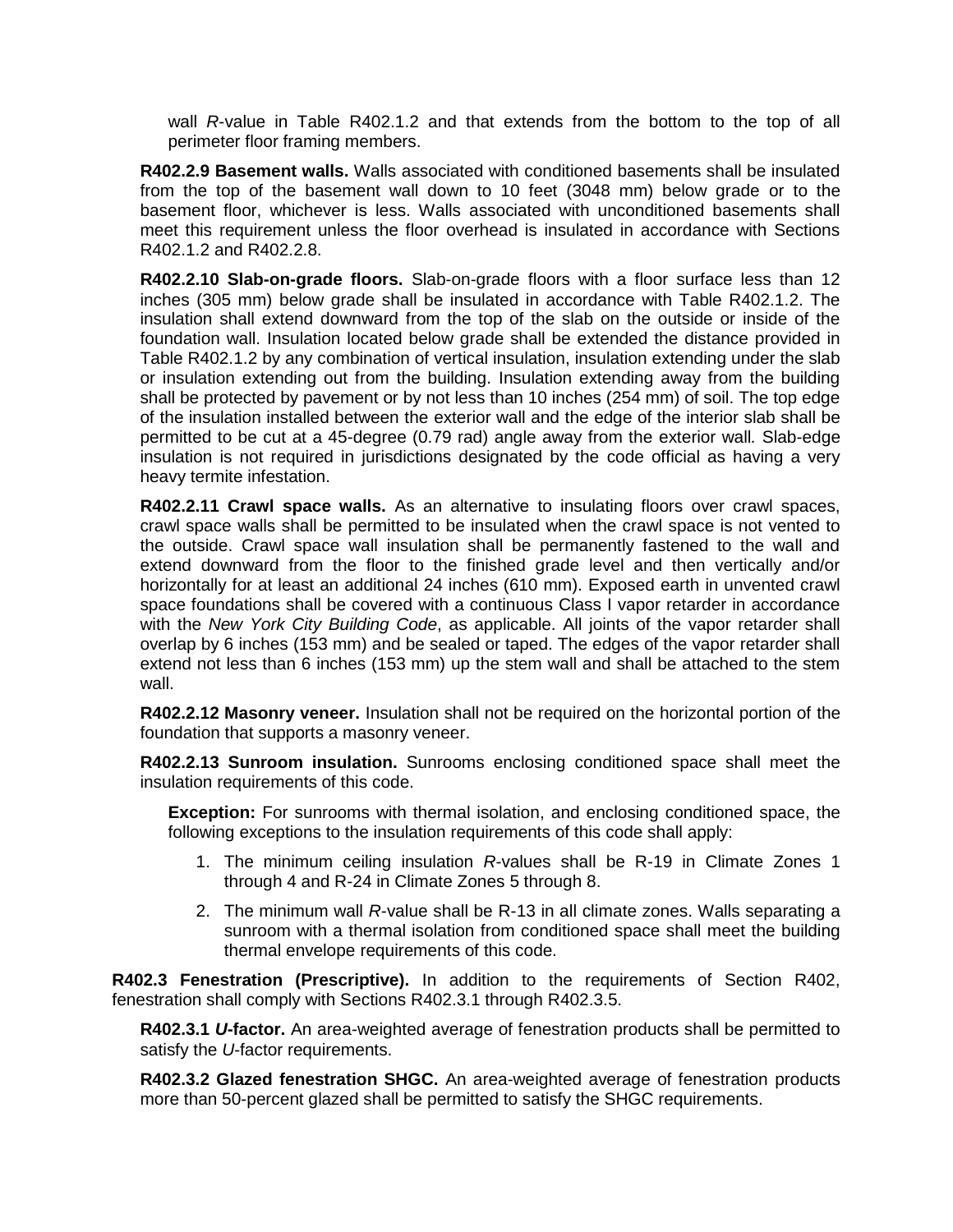Dynamic glazing shall be permitted to satisfy the SHGC requirements of Table R402.1.2 provided the ratio of the higher to lower labeled SHGC is greater than or equal to 2.4, and the dynamic glazing is automatically controlled to modulate the amount of solar gain into the space in multiple steps. Dynamic glazing shall be considered separately from other fenestration, and area-weighted averaging with other fenestration that is not dynamic glazing shall not be permitted.

**Exception:** Dynamic glazing is not required to comply with this section when both the lower and higher labeled SHGC already comply with the requirements of Table R402.1.2.

**R402.3.3 Glazed fenestration exemption.** Up to 15 square feet (1.4 m<sup>2</sup>) of glazed fenestration per dwelling unit shall be permitted to be exempt from *U*-factor and SHGC requirements in Section R402.1.2. This exemption shall not apply to the *U*-factor alternative approach in Section R402.1.4 and the Total UA alternative in Section R402.1.5.

**R402.3.4 Opaque door exemption.** One side-hinged opaque door assembly up to 24 square feet (2.22 m<sup>2</sup>) in area is exempted from the *U*-factor requirement in Section R402.1.4. This exemption shall not apply to the *U*-factor alternative approach in Section R402.1.4 and the total UA alternative in Section R402.1.5.

**R402.3.5 Sunroom fenestration.** Sunrooms enclosing conditioned space shall meet the fenestration requirements of this code.

**Exception:** For sunrooms with thermal isolation and enclosing conditioned space in Climate Zones 2 through 8, the maximum fenestration *U*-factor shall be 0.45 and the maximum skylight *U*-factor shall be 0.70.

New fenestration separating the sunroom with thermal isolation from conditioned space shall meet the building thermal envelope requirements of this code.

**R402.4 Air leakage (Mandatory).** The building thermal envelope shall be constructed to limit air leakage in accordance with the requirements of Sections R402.4.1 through R402.4.6.

**R402.4.1 Building thermal envelope.** The building thermal envelope shall comply with Sections R402.4.1.1 and R402.4.1.2. The sealing methods between dissimilar materials shall allow for differential expansion and contraction.

**R402.4.1.1 Installation.** The components of the building thermal envelope as listed in Table R402.4.1.1 shall be installed in accordance with the manufacturer's instructions and the criteria listed in Table R402.4.1.1, as applicable to the method of construction. Where required by the code official, an approved third party shall inspect all components and verify compliance.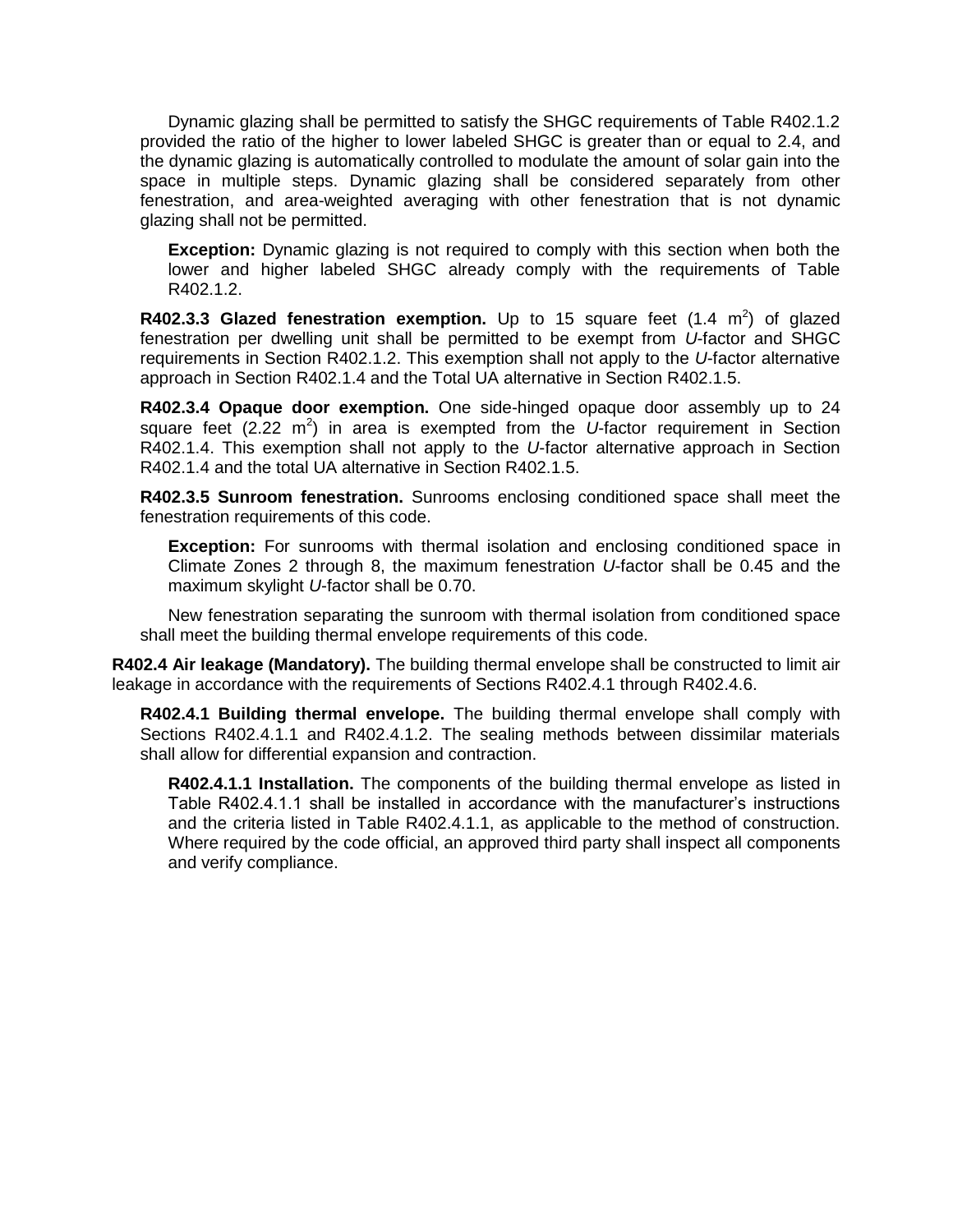### **TABLE R402.4.1.1 AIR BARRIER AND INSULATION INSTALLATION**

|                                                               |                                                                                                                                              | <b>INSULATION INSTALLATION</b>                                                                                                                                                                                                                                                                                                                                                                                    |  |
|---------------------------------------------------------------|----------------------------------------------------------------------------------------------------------------------------------------------|-------------------------------------------------------------------------------------------------------------------------------------------------------------------------------------------------------------------------------------------------------------------------------------------------------------------------------------------------------------------------------------------------------------------|--|
| <b>COMPONENT</b>                                              | <b>AIR BARRIER CRITERIA</b><br>A continuous air barrier shall be                                                                             | <b>CRITERIA</b>                                                                                                                                                                                                                                                                                                                                                                                                   |  |
|                                                               | installed in the building envelope.                                                                                                          |                                                                                                                                                                                                                                                                                                                                                                                                                   |  |
| General requirements                                          | The exterior thermal envelope<br>contains a continuous air barrier.                                                                          | Air-permeable insulation shall not<br>be used as a sealing material.                                                                                                                                                                                                                                                                                                                                              |  |
|                                                               | Breaks or joints in the air barrier shall<br>be sealed.                                                                                      |                                                                                                                                                                                                                                                                                                                                                                                                                   |  |
| Ceiling/attic                                                 | The air barrier in any dropped<br>ceiling/soffit shall be aligned with the<br>insulation and any gaps in the air<br>barrier shall be sealed. | The insulation in any dropped<br>ceiling/soffit shall be aligned with<br>the air barrier.                                                                                                                                                                                                                                                                                                                         |  |
|                                                               | Access openings, drop down stairs or<br>knee wall doors to unconditioned attic<br>spaces shall be sealed.                                    |                                                                                                                                                                                                                                                                                                                                                                                                                   |  |
|                                                               | The junction of the foundation and sill<br>plate shall be sealed.                                                                            | Cavities within corners and<br>headers of frame walls shall be<br>insulated by completely filling the<br>cavity with a material having a                                                                                                                                                                                                                                                                          |  |
| Walls                                                         | The junction of the top plate and the                                                                                                        | thermal resistance of R-3 per inch<br>minimum.                                                                                                                                                                                                                                                                                                                                                                    |  |
|                                                               | top of exterior walls shall be sealed.                                                                                                       | Exterior thermal envelope<br>insulation for framed walls shall be                                                                                                                                                                                                                                                                                                                                                 |  |
|                                                               | Knee walls shall be sealed.                                                                                                                  | installed in substantial contact and<br>continuous alignment with the air<br>barrier.                                                                                                                                                                                                                                                                                                                             |  |
| Windows, skylights and<br>doors                               | The space between window/door<br>jambs and framing, and skylights and<br>framing shall be sealed.                                            |                                                                                                                                                                                                                                                                                                                                                                                                                   |  |
| Rim joists                                                    | Rim joists shall include the air barrier.                                                                                                    | Rim joists shall be insulated.                                                                                                                                                                                                                                                                                                                                                                                    |  |
| Floors (including above<br>garage and cantilevered<br>floors) | The air barrier shall be installed at any<br>exposed edge of insulation.                                                                     | Floor framing cavity insulation shall<br>be installed to maintain permanent<br>contact with the underside of<br>subfloor decking, or floor framing<br>cavity insulation shall be permitted<br>to be in contact with the top side of<br>sheathing, or continuous insulation<br>installed on the underside of floor<br>framing and extends from the<br>bottom to the top of all perimeter<br>floor framing members. |  |
| Crawl space walls                                             | Exposed earth in unvented crawl<br>spaces shall be covered with a Class I<br>vapor retarder with overlapping joints<br>taped.                | Where provided instead of floor<br>insulation, insulation shall be<br>permanently attached to the<br>crawlspace walls.                                                                                                                                                                                                                                                                                            |  |
| Shafts, penetrations                                          | Duct shafts, utility penetrations, and<br>flue shafts opening to exterior or<br>unconditioned space shall be sealed.                         |                                                                                                                                                                                                                                                                                                                                                                                                                   |  |
| Narrow cavities                                               |                                                                                                                                              | Batts in narrow cavities shall be cut                                                                                                                                                                                                                                                                                                                                                                             |  |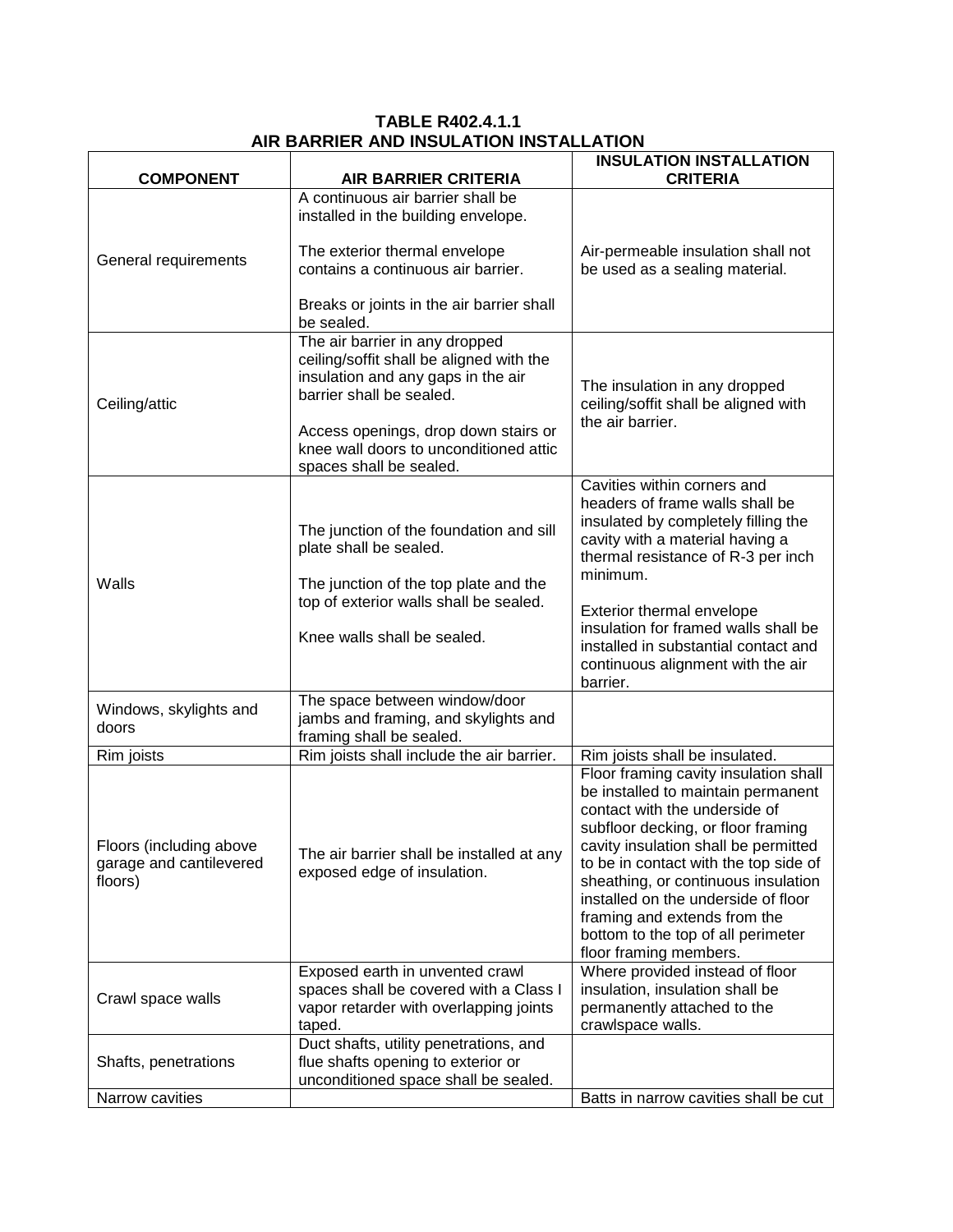| <b>COMPONENT</b>                          | AIR BARRIER CRITERIA                                                                                                                                                                                                                                                                | <b>INSULATION INSTALLATION</b><br><b>CRITERIA</b>                                                                                                                                                                     |
|-------------------------------------------|-------------------------------------------------------------------------------------------------------------------------------------------------------------------------------------------------------------------------------------------------------------------------------------|-----------------------------------------------------------------------------------------------------------------------------------------------------------------------------------------------------------------------|
|                                           |                                                                                                                                                                                                                                                                                     | to fit, or narrow cavities shall be<br>filled by insulation that on<br>installation readily conforms to the<br>available cavity space.                                                                                |
| Garage separation                         | Air sealing shall be provided between<br>the garage and conditioned spaces.                                                                                                                                                                                                         |                                                                                                                                                                                                                       |
| Recessed lighting                         | Recessed light fixtures installed in the<br>building thermal envelope shall be<br>sealed to the drywall.                                                                                                                                                                            | Recessed light fixtures installed in<br>the building thermal envelope shall<br>be air tight and IC rated.                                                                                                             |
| Plumbing and wiring                       |                                                                                                                                                                                                                                                                                     | Batt insulation shall be cut neatly to<br>fit around wiring and plumbing in<br>exterior walls, or insulation that on<br>installation readily conforms to<br>available space shall extend<br>behind piping and wiring. |
| Shower/tub on exterior<br>wall            | The air barrier installed at exterior<br>walls adjacent to showers and tubs<br>shall separate them from the showers<br>and tubs.                                                                                                                                                    | Exterior walls adjacent to showers<br>and tubs shall be insulated.                                                                                                                                                    |
| Electrical/phone box on<br>exterior walls | The air barrier shall be installed<br>behind electrical or communication<br>boxes or air-sealed boxes shall be<br>installed.                                                                                                                                                        |                                                                                                                                                                                                                       |
| HVAC register boots                       | HVAC register boots that penetrate<br>building thermal envelope shall be<br>sealed to the subfloor or drywall.                                                                                                                                                                      |                                                                                                                                                                                                                       |
| Concealed sprinklers                      | When required to be sealed,<br>concealed fire sprinklers shall only be<br>sealed in a manner that is<br>recommended by the manufacturer.<br>Caulking or other adhesive sealants<br>shall not be used to fill voids between<br>fire sprinkler cover plates and walls or<br>ceilings. |                                                                                                                                                                                                                       |

a. In addition, inspection of log walls shall be in accordance with the provisions of ICC-400.

**R402.4.1.2 Testing.** The building or dwelling unit shall be tested and verified as having an air leakage rate not exceeding three air changes per hour. Testing shall be conducted in accordance with ASTM E 779 or ASTM E 1827 and reported at a pressure of 0.2 inch w.g. (50 Pascals). Testing shall be performed at any time after creation of all penetrations of the building thermal envelope.

During testing:

- 1. Exterior windows and doors, fireplace and stove doors shall be closed, but not sealed, beyond the intended weather-stripping or other infiltration control measures.
- 2. Dampers including exhaust, intake, makeup air, backdraft and flue dampers shall be closed, but not sealed beyond intended infiltration control measures.
- 3. Interior doors, if installed at the time of the test, shall be open.
- 4. Exterior doors for continuous ventilation systems and heat recovery ventilators shall be closed and sealed.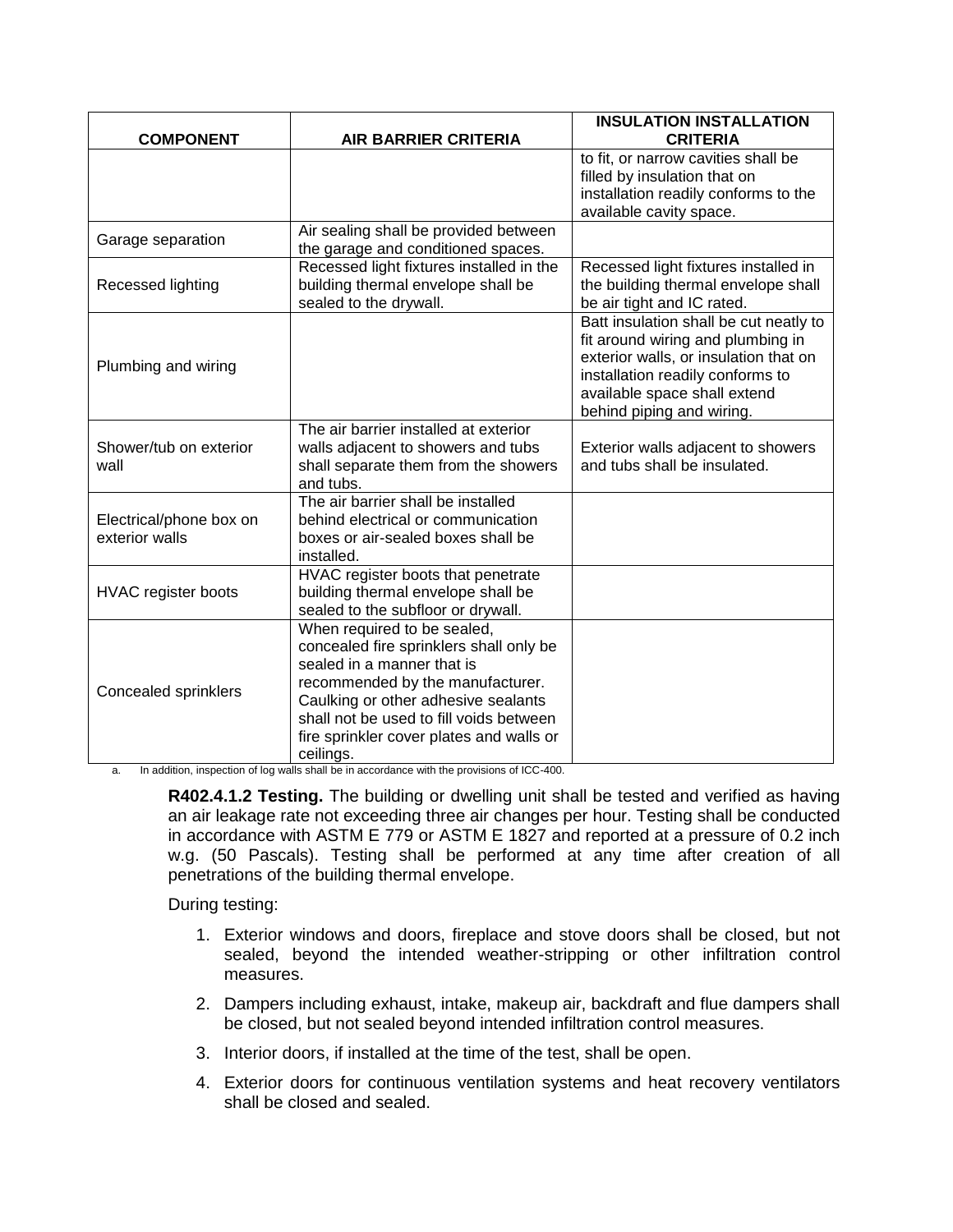- 5. Heating and cooling systems, if installed at the time of the test, shall be turned off.
- 6. Supply and return registers, if installed at the time of the test, shall be fully open.

Where required by the code official, testing shall be conducted by an approved third party.

A written report of the results of the test shall be prepared and signed by the party conducting the test and provided to the code official. The written report shall include:

- 1. the name and place of business of the party conducting the test;
- 2. the address of the building which was tested;
- 3. the conditioned floor area of dwelling, calculated in accordance with ANSI Z65, except that conditioned floor area shall include areas where the ceiling height is less than 5 feet (1524 mm);
- 4. measurement of the air volume lost at an internal pressurization of 0.2 inches w.g. (50 Pascals);
- 5. the date(s) of the test;
- 6. a certification by the party conducting the test of the accuracy of the test results; and
- 7. the signature of the party conducting the test.

**R402.4.1.3 Optional testing procedure for buildings with two or more dwelling units within the building thermal envelope.** Where two or more dwelling units are located within the building thermal envelope of a building, the testing procedure specified in this Section R402.4.1.3 shall be permitted as an alternative to compliance with Section R402.4.1.2.

In this Section R402.4.1.3, each dwelling unit and each other conditioned occupied space located within the building thermal envelope of the building shall be referred to as a "testing unit," and the "enclosure surface area" within a testing unit shall be equal to the sum of the areas of (i) each exterior wall in such testing unit, (ii) each interior wall in such testing unit that abuts other testing unit(s), (iii) each ceiling in such testing unit that abuts other testing unit(s) or abuts unconditioned space, and (iv) each floor in such testing unit that abuts other testing unit(s) or abuts unconditioned space.

Each testing unit shall be tested and verified as having an air leakage rate not exceeding 0.3 cubic feet per minute per square foot of enclosure surface area within the testing area. Testing shall be conducted with a blower door at a pressure of 0.2 inches w.g. (50 Pascals), and shall be conducted in accordance with ASTM E 779. Testing shall be performed at any time after creation of all penetrations of the building thermal envelope. During testing:

- 1. Exterior windows and doors, fireplace and stove doors shall be closed, but not sealed, beyond the intended weather-stripping or other infiltration control measures.
- 2. Dampers including exhaust, intake, makeup air, backdraft and flue dampers shall be closed, but not sealed beyond intended infiltration control measures.
- 3. Interior doors, if installed at the time of the test, shall be open.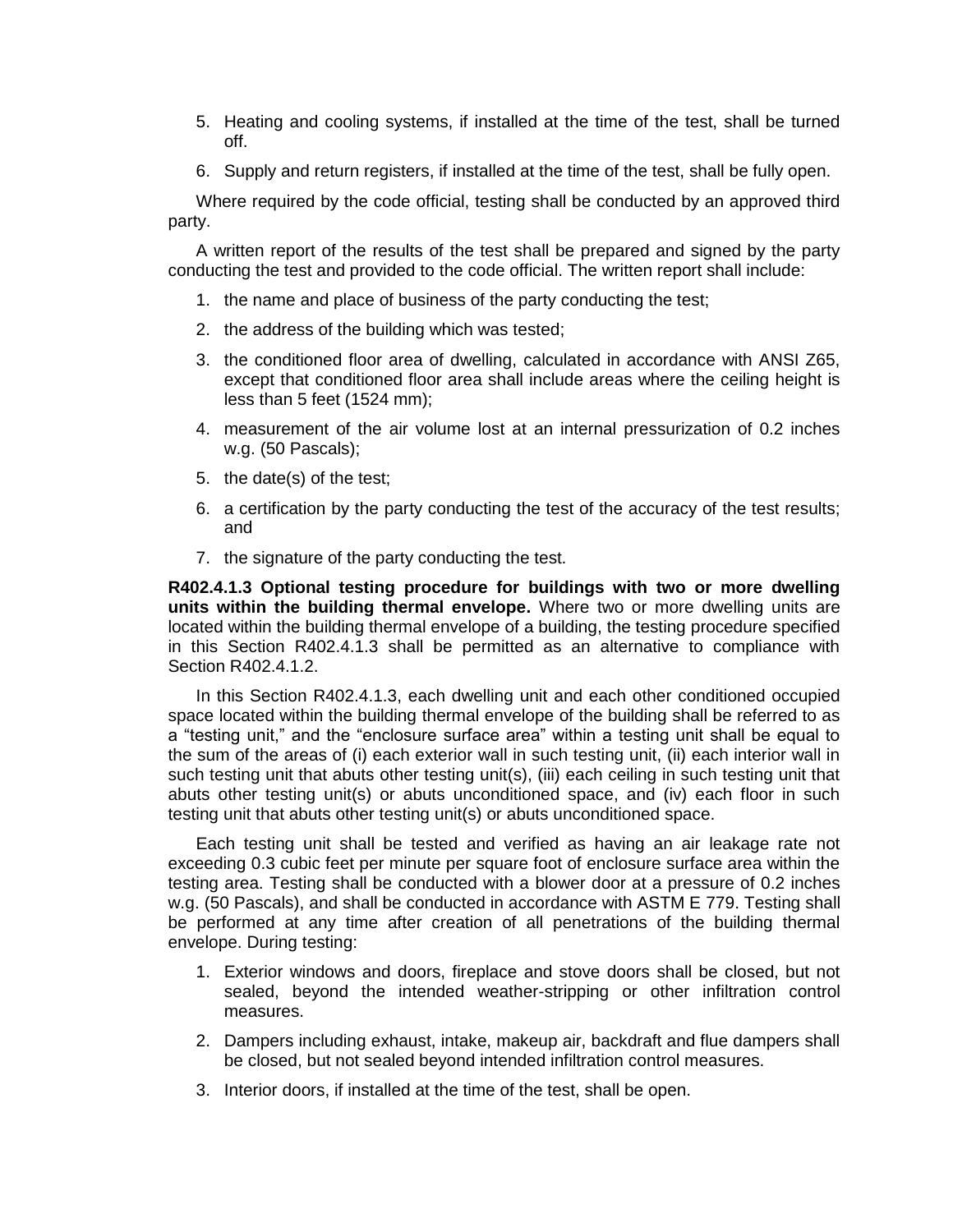- 4. Exterior doors for continuous ventilation systems and heat recovery ventilators shall be closed and sealed.
- 5. Heating and cooling systems, if installed at the time of the test, shall be turned off.
- 6. Supply and return registers, if installed at the time of the test, shall be fully open.

Where required by the code official, testing shall be conducted by an approved third party.

A written report of the results of the test shall be prepared and signed by the party conducting the test and provided to the code official. The written report shall include:

- 1. the name and place of business of the party conducting the test;
- 2. the address of the building which was tested;
- 3. the conditioned floor area of dwelling, calculated in accordance with ANSI Z 65- 1996, except that conditioned floor area shall include areas where the ceiling height is less than 5 feet (1524 mm);
- 4. measurement of the air leakage rate of each testing unit;
- 5. the date(s) of the test;
- 6. a certification by the party conducting the test of the accuracy of the test results; and
- 7. the signature of the party conducting the test.

**R402.4.1.3.1 Buildings with more than seven dwelling units.** When the optional testing procedure authorized by Section R402.4.1.3 is used for a building with more than seven dwelling units, testing each testing unit shall not be required, and testing of sample testing units selected in accordance with the provisions set forth below in this Section R402.4.1.3.1 shall be permitted, when approved by the code official.

- 1. Testing units shall be grouped into sample sets of not more than seven testing units and common rooms in each sample set. Each sample set shall contain testing units that are representative of all dwelling unit types and all other conditioned occupied spaces.
- 2. If all testing units in the first sample set tested are verified as having an air leakage rate not exceeding 0.3 cubic feet per minute per square foot of enclosure surface area within the testing area, remaining sample sets shall be permitted to be tested at the rate of one testing unit per sample set.
- 3. If any testing unit tested in accordance with paragraph 2 above is not verified as having an air leakage rate not exceeding 0.3 cubic feet per minute per square foot of enclosure surface area within the testing area, two additional testing units in the sample set shall be tested.
- 4. If any testing unit tested in accordance with paragraph 3 above is not verified as having an air leakage rate not exceeding 0.3 cubic feet per minute per square foot of enclosure surface area within the testing area, all testing units in the sample set shall be tested, and all testing units in the subsequent sample set, if any, shall be tested.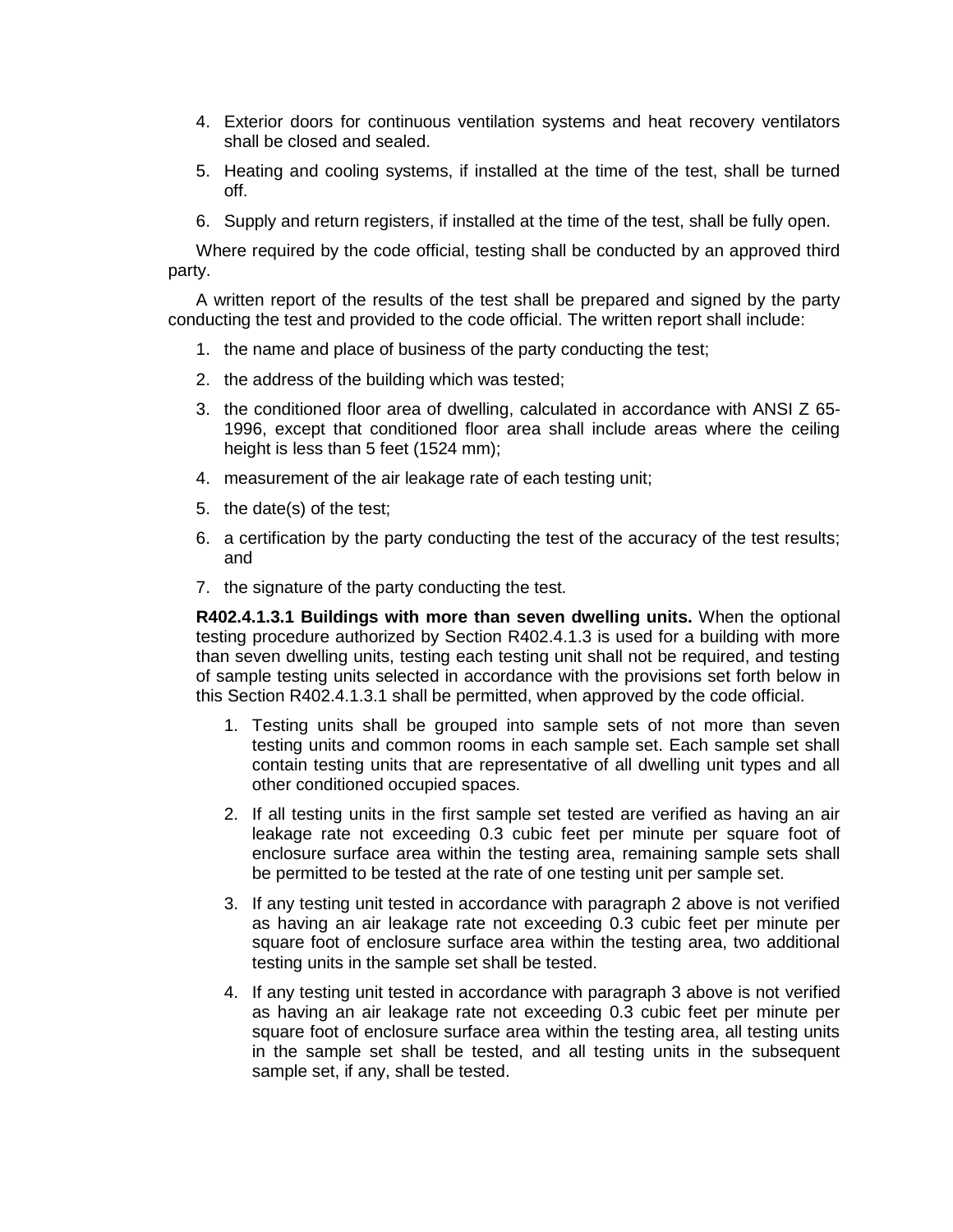5. If all testing units in the sample set tested in accordance with paragraph 4 above are verified as having an air leakage rate not exceeding 0.3 cubic feet per minute per square foot of enclosure surface area within the testing area, subsequent sample sets shall be permitted to be tested in accordance with paragraph 2 above, where approved by the code official.

**R402.4.2 Fireplaces.** New wood-burning fireplaces that are designed to allow an open burn and new wood-burning fireplace units that are designed to allow an open burn shall have tight-fitting flue dampers or tight-fitting doors. Tight-fitting doors used on a factory built fireplace listed and labeled in accordance with UL 127 or on a factory-built fireplace unit listed and labeled in accordance with UL 127 shall be tested and listed for such fireplace or fireplace unit. Tight-fitting doors used on a masonry fireplace shall be listed and labeled in accordance with UL 907.

New wood-burning fireplaces that are designed to allow an open burn and new woodburning fireplace units that are designed to allow an open burn shall be provided with a source of outdoor combustion air as required by the fireplace construction provisions of the *New York City Building Code*, as applicable.

**R402.4.3 Fenestration air leakage.** Windows, skylights and sliding glass doors shall have an air infiltration rate of no more than 0.3 cfm per square foot (1.5  $L/s/m<sup>2</sup>$ ), and swinging doors no more than 0.5 cfm per square foot (2.6 L/s/m<sup>2</sup>), when tested according to NFRC 400 or AAMA/WDMA/CSA 101/I.S.2/A440 by an accredited, independent laboratory and listed and labeled by the manufacturer.

**Exception:** Site-built windows, skylights and doors.

**R402.4.4 Rooms containing fuel-burning appliances.** In Climate Zones 3 through 8, where open combustion air ducts provide combustion air to open combustion fuel burning appliances, the appliances and combustion air opening shall be located outside the building thermal envelope or enclosed in a room, isolated from inside the thermal envelope. Such rooms shall be sealed and insulated in accordance with the envelope requirements of Table R402.1.2, where the walls, floors and ceilings shall meet not less than the basement wall *R*value requirement. The door into the room shall be fully gasketed and any water lines and ducts in the room insulated in accordance with Section R403. The combustion air duct shall be insulated where it passes through conditioned space to a minimum of R-8.

#### **Exceptions**:

- 1. Direct vent appliances with both intake and exhaust pipes installed continuous to the outside.
- 2. Fireplaces and stoves complying with Section R402.4.2 and Chapter 9 of the *New York City Mechanical Code*.

**R402.4.5 Recessed lighting.** Recessed luminaires installed in the building thermal envelope shall be sealed to limit air leakage between conditioned and unconditioned spaces. All recessed luminaires shall be IC-rated and labeled as having an air leakage rate not more than 2.0 cfm (0.944 L/s) when tested in accordance with ASTM E 283 at a 1.57 psf (75 Pa) pressure differential. All recessed luminaires shall be sealed with a gasket or caulk between the housing and the interior wall or ceiling covering.

**R402.4.6 Tenant separation walls (Mandatory).** Fire separations between dwelling units in two-family dwellings and multiple single-family dwellings (townhouses) shall be insulated to no less than R-10 and the walls shall be air sealed in accordance with Section R402.4 of this chapter.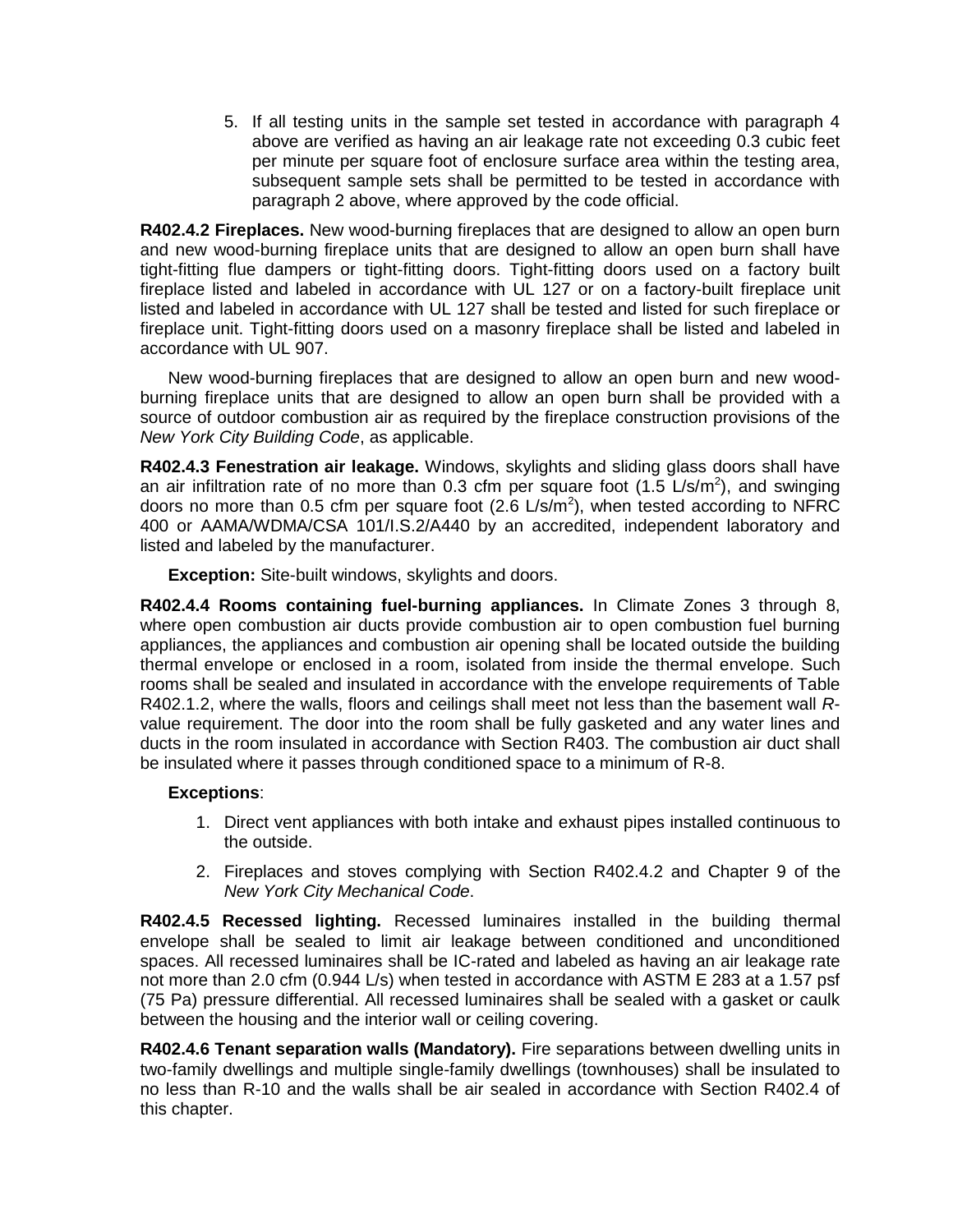**R402.5 Maximum fenestration U-factor and SHGC (Mandatory).** The area-weighted average maximum fenestration *U*-factor permitted using tradeoffs from Section R402.1.5 or R405 shall be 0.40 for vertical fenestration, and 0.75 for skylights.

# **SECTION ECC R403 SYSTEMS**

**R403.1 Controls (Mandatory).** At least one thermostat shall be provided for each separate heating and cooling system.

**R403.1.1 Programmable thermostat.** The thermostat controlling the primary heating or cooling system of the dwelling unit shall be capable of controlling the heating and cooling system on a daily schedule to maintain different temperature set points at different times of the day. This thermostat shall include the capability to set back or temporarily operate the system to maintain zone temperatures down to 55°F (13°C) or up to 85°F (29°C). The thermostat shall initially be programmed by the manufacturer with a heating temperature set point no higher than 70°F (21°C) and a cooling temperature set point no lower than 78°F  $(26^{\circ}C)$ .

**R403.1.2 Heat pump supplementary heat (Mandatory).** Heat pumps having supplementary electric-resistance heat shall have controls that, except during defrost, prevent supplemental heat operation when the heat pump compressor can meet the heating load.

**R403.2 Hot water boiler outdoor temperature setback.** Hot water boilers that supply heat to the building through one- or two-pipe heating systems shall have an outdoor setback control that lowers the boiler water temperature based on the outdoor temperature.

**R403.3 Ducts.** Ducts and air handlers shall be in accordance with Sections R403.3.1 through R403.3.5.

**R403.3.1 Insulation (Prescriptive).** Supply and return ducts in attics shall be insulated to a minimum of R-8 where 3 inches (76 mm) in diameter and greater and R-6 where less than 3 inches (76 mm) in diameter. Supply and return ducts in other portions of the building shall be insulated to a minimum of R-6 where 3 inches (76 mm) in diameter or greater and R-4.2 where less than 3 inches (76 mm) in diameter.

**Exception:** Ducts or portions thereof located completely inside the building thermal envelope*.*

**R403.3.2 Sealing (Mandatory).** Ducts, air handlers and filter boxes shall be sealed. Joints and seams shall comply with the *New York City Mechanical Code*, as applicable.

#### **Exceptions:**

- 1. Air-impermeable spray foam products shall be permitted to be applied without additional joint seals.
- 2 For ducts having a static pressure classification of less than 2 inches of water column (500 Pa), additional closure systems shall not be required for continuously welded joints and seams, and locking-type joints and seams of other than the snap-lock and button-lock types.

**R403.3.2.1 Sealed air handler.** Air handlers shall have a manufacturer's designation for an air leakage of no more than 2 percent of the design air flow rate when tested in accordance with ASHRAE 193.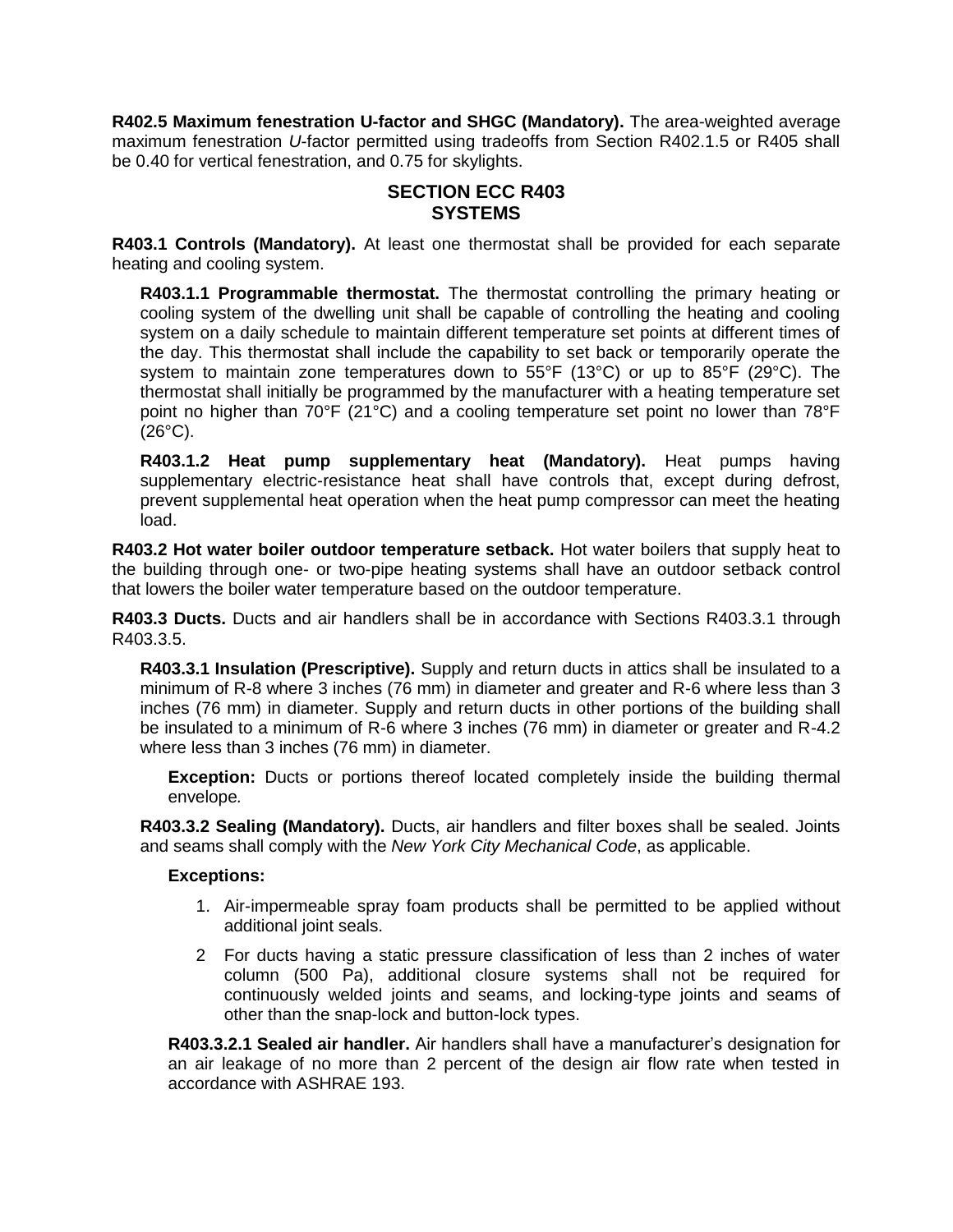**R403.3.3 Duct testing (Mandatory).** Ducts shall be pressure tested to determine air leakage by one of the following methods:

- 1. Rough-in test: Total leakage shall be measured with a pressure differential of 0.1 inch w.g. (25 Pa) across the system, including the manufacturer's air handler enclosure if installed at the time of the test. All registers shall be taped or otherwise sealed during the test.
- 2. Postconstruction test: Total leakage shall be measured with a pressure differential of 0.1 inch w.g. (25 Pa) across the entire system, including the manufacturer's air handler enclosure. Registers shall be taped or otherwise sealed during the test.

**Exception:** A duct air leakage test shall not be required where the ducts and air handlers are located entirely within the building thermal envelope.

A written report of the results of the test shall be signed by the party conducting the test and provided to the code official.

**R403.3.4 Duct leakage (Prescriptive).** The total leakage of the ducts, where measured in accordance with Section R403.3.3, shall be as follows:

- 1. Rough-in test: The total leakage shall be less than or equal to 4 cubic feet per minute (113.3 L/min) per 100 square feet (9.29  $m^2$ ) of conditioned floor area where the air handler is installed at the time of the test. Where the air handler is not installed at the time of the test, the total leakage shall be less than or equal to 3 cubic feet per minute (85 L/min) per 100 square feet (9.29  $m^2$ ) of conditioned floor area.
- 2. Postconstruction test: Total leakage shall be less than or equal to 4 cubic feet per minute (113.3 L/min) per 100 square feet (9.29 m<sup>2</sup>) of conditioned floor area.

**R403.3.5 Building cavities (Mandatory).** Building framing cavities shall not be used as ducts or plenums.

**R403.4 Mechanical system piping insulation (Mandatory).** Mechanical system piping capable of carrying fluids above 105°F (41°C) or below 55°F (13°C) shall be insulated to a minimum of R-3.

**R403.4.1 Protection of piping insulation.** Piping insulation exposed to weather shall be protected from damage, including that caused by sunlight, moisture, equipment maintenance and wind, and shall provide shielding from solar radiation that can cause degradation of the material. Adhesive tape shall not be permitted.

**R403.5 Service hot water systems.** Energy conservation measures for service hot water systems shall be in accordance with Sections R403.5.1 and R403.5.4.

**R403.5.1 Heated water circulation and temperature maintenance systems (Mandatory).** Heated water circulation systems shall be in accordance with Section R403.5.1.1. Heat trace temperature maintenance systems shall be in accordance with Section R403.5.1.2. Automatic controls, temperature sensors and pumps shall be accessible. Manual controls shall be readily accessible.

**R403.5.1.1 Circulation systems.** Heated water circulation systems shall be provided with a circulation pump. The system return pipe shall be a dedicated return pipe or a cold water supply pipe. Gravity and thermo-syphon circulation systems shall be prohibited. Controls for circulating hot water system pumps shall start the pump based on the identification of a demand for hot water within the occupancy. The controls shall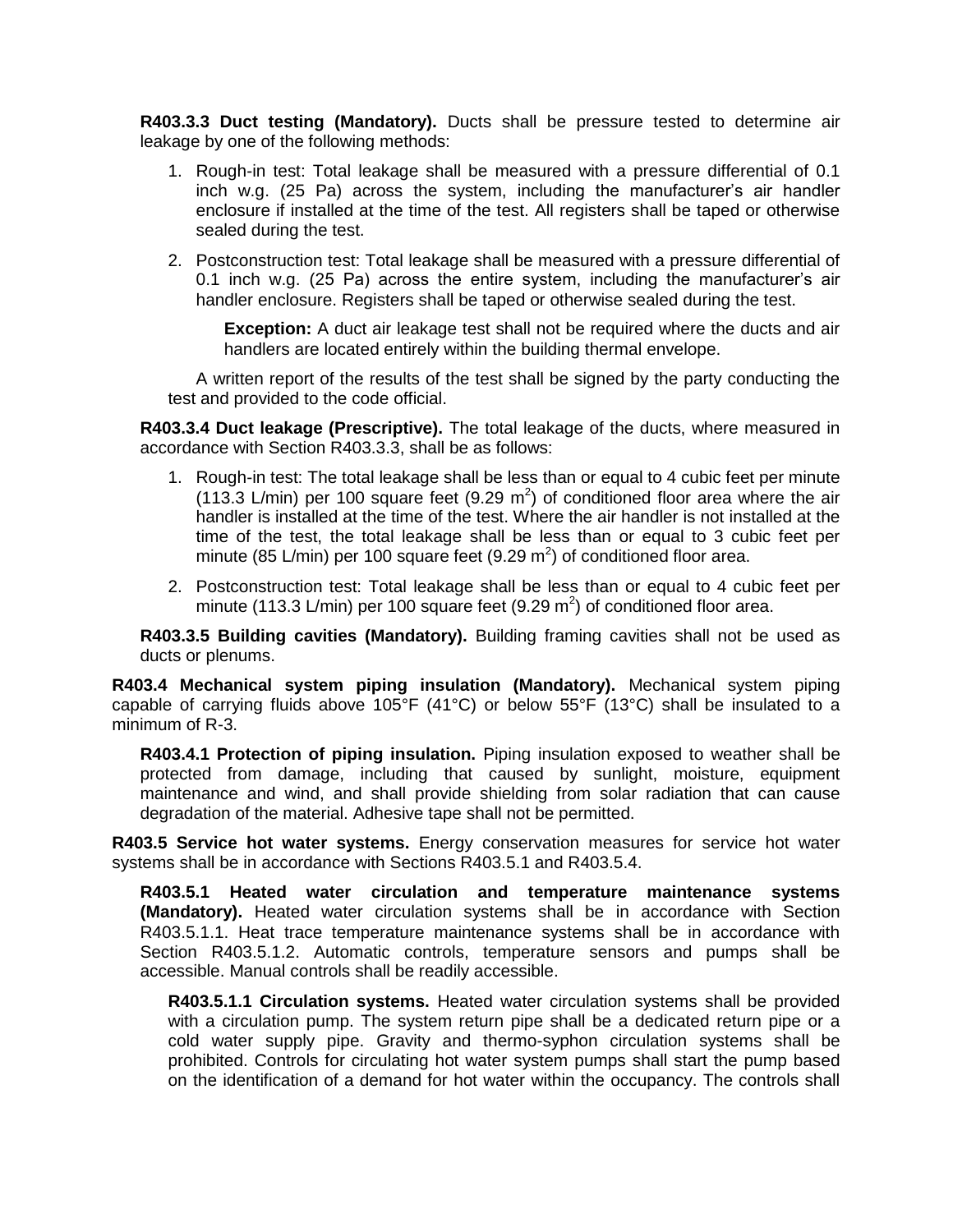automatically turn off the pump when the water in the circulation loop is at the desired temperature and when there is no demand for hot water.

**R403.5.1.2 Heat trace systems.** Electric heat trace systems shall comply with IEEE 515.1 or UL 515. Controls for such systems shall automatically adjust the energy input to the heat tracing to maintain the desired water temperature in the piping in accordance with the times when heated water is used in the occupancy.

**R403.5.2 Demand recirculation systems.** A water distribution system having one or more recirculation pumps that pump water from a heated water supply pipe back to the heated water source through a cold water supply pipe shall be a demand recirculation water system. Pumps shall have controls that comply with both of the following:

- 1. The control shall start the pump upon receiving a signal from the action of a user of a fixture or appliance, sensing the presence of a user of a fixture or sensing the flow of hot or tempered water to a fixture fitting or appliance.
- 2. The control shall limit the temperature of the water entering the cold water piping to 104ºF (40ºC).

**R403.5.3 Hot water pipe insulation (Prescriptive).** Insulation for hot water pipe with a minimum thermal resistance (*R*-value) of R-3 shall be applied to the following:

- 1. Piping  $\frac{3}{4}$  inch (19.1 mm) and larger in nominal diameter.
- 2. Piping serving more than one dwelling unit.
- 3. Piping located outside the conditioned space.
- 4. Piping from the water heater to a distribution manifold.
- 5. Piping located under a floor slab.
- 6. Buried in piping.
- 7. Supply and return piping in recirculation systems other than demand recirculation systems.

**R403.5.4 Drain water heat recovery units.** Drain water heat recovery units shall comply with CSA B55.2. Drain water heat recovery units shall be tested in accordance with CSA B55.1. Potable water-side pressure loss of drain water heat recovery units shall be less than 3 psi (20.7 kPa) for individual units connected to one or two showers. Potable water-side pressure loss of drain water heat recovery units shall be less than 2 psi (13.8 kPa) for individual units connected to three or more showers.

**R403.6 Mechanical ventilation (Mandatory).** The building shall be provided with ventilation that meets the requirements of the *New York City Mechanical Code*, as applicable, or with other approved means of ventilation. Outdoor air intakes and exhausts shall have automatic or gravity dampers that close when the ventilation system is not operating.

**R403.6.1 Whole-house mechanical ventilation system fan efficacy.** Mechanical ventilation system fans shall meet the efficacy requirements of Table R403.6.1.

**Exception:** Where mechanical ventilation fans are integral to tested and listed HVAC equipment, they shall be powered by an electronically commutated motor.

#### **TABLE R403.6.1 MECHANICAL VENTILATION SYSTEM FAN EFFICACY FAN LOCATION | AIR FLOW RATE MINIMUM | MINIMUM EFFICACY | AIR FLOW RATE MAXIMUM |**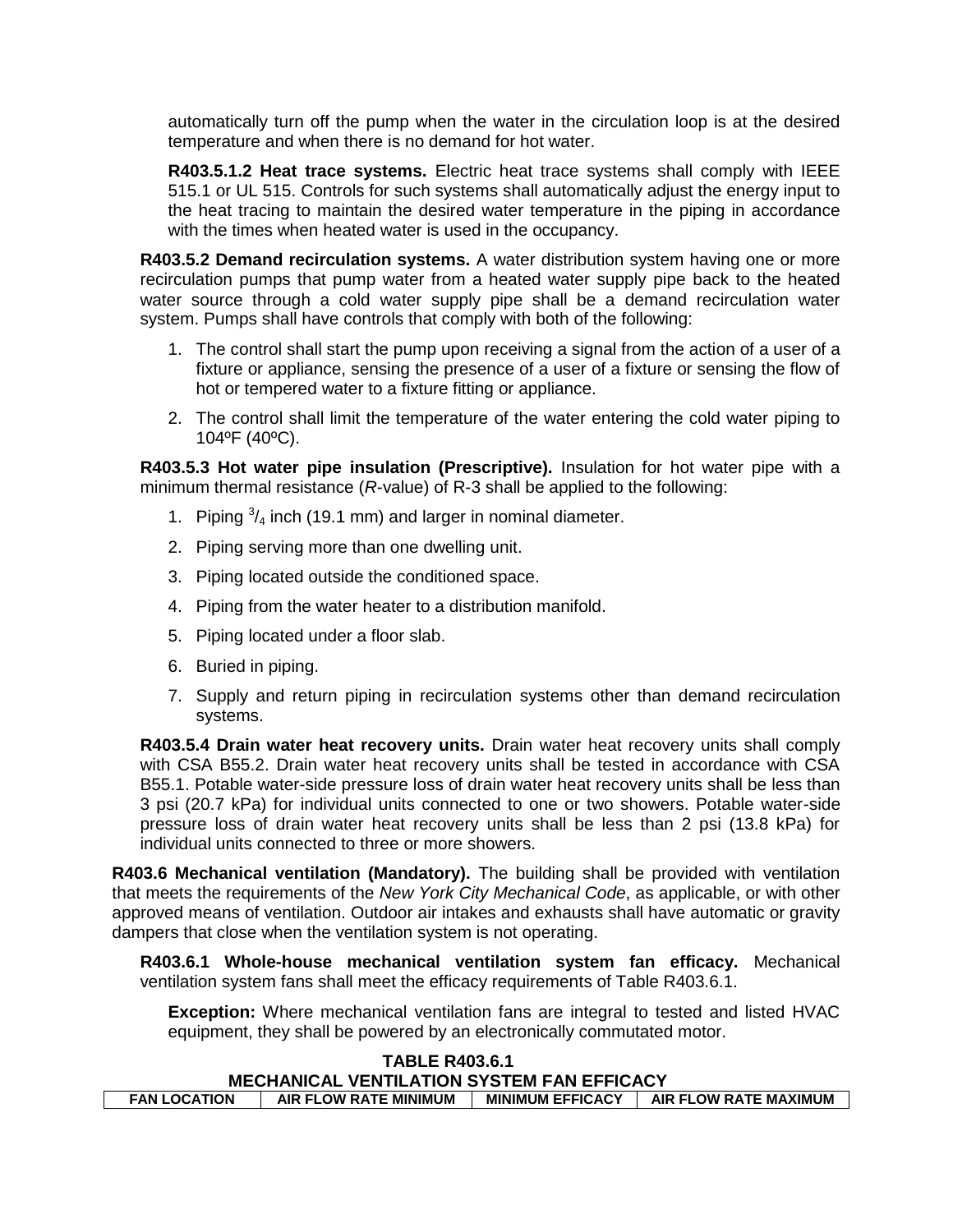|                        | (CFM) | (CFM/WATT)   | (CFM) |
|------------------------|-------|--------------|-------|
| Range hoods            | Anv   | 2.8 cfm/watt | Anv   |
| In-line fan            | Anv   | 2.8 cfm/watt | Anv   |
| Bathroom, utility room | 10    | 1.4 cfm/watt | < 90  |
| Bathroom, utility room | 90    | 2.8 cfm/watt | Anv   |

For SI: 1 cfm =  $28.3$  L/min.

**R403.7 Equipment sizing and efficiency rating (Mandatory).** Heating and cooling equipment shall be sized in accordance with ACCA Manual S based on building loads calculated in accordance with ACCA Manual J or other approved heating and cooling calculation methodologies. New or replacement heating and cooling equipment shall have an efficiency rating equal to or greater than the minimum required by federal law for the geographic location where the equipment is installed.

**R403.8 Systems serving multiple dwelling units (Mandatory).** Systems serving multiple dwelling units shall comply with Sections C403 and C404 of this code in lieu of Section R403.

**R403.9 Snow melt and ice system controls (Mandatory).** Snow- and ice-melting systems, supplied through energy service to the building, shall include automatic controls capable of shutting off the system when the pavement temperature is above 50°F (10°C), and no precipitation is falling and an automatic or manual control that will allow shutoff when the outdoor temperature is above 40°F (4.8°C).

**R403.10 Pools and permanent spa energy consumption (Mandatory).** The energy consumption of pools and permanent spas shall be in accordance with Sections R403.10.1 through R403.10.3.

**R403.10.1 Heaters.** The electric power to heaters shall be controlled by a readily accessible on-off switch that is an integral part of the heater mounted on the exterior of the heater, or external to and within 3 feet (914 mm) of the heater. Operation of such switch shall not change the setting of the heater thermostat. Such switches shall be in addition to a circuit breaker for the power to the heater. Gas-fired heaters shall not be equipped with continuously burning ignition pilots.

**R403.10.2 Time switches.** Time switches or other control methods that can automatically turn off and on according to a preset schedule shall be installed for heaters and pump motors. Heaters and pump motors that have built-in time switches shall be in compliance with this section.

#### **Exceptions:**

- 1. Where public health standards require 24-hour pump operation.
- 2. Pumps that operate solar- and waste-heat-recovery pool heating systems.

**R403.10.3 Covers.** Outdoor heated pools and outdoor heated permanent spas shall be equipped with a vapor-retardant pool cover or other approved vapor-retardant means. Outdoor heated pools and outdoor heated permanent spas heated to more than 90 degrees °F (32 degrees °C) shall have a pool cover with a minimum insulation value of R-12.

**Exception:** Where more than 60 percent of the energy used for heating an outdoor heated pool or outdoor heated permanent spa is from site-recovered energy or solar energy source, covers or other vapor-retardant means shall not be required.

**R403.11 Portable spas (Mandatory).** The energy consumption of electric-powered portable spas shall be controlled by the requirements of APSP-14.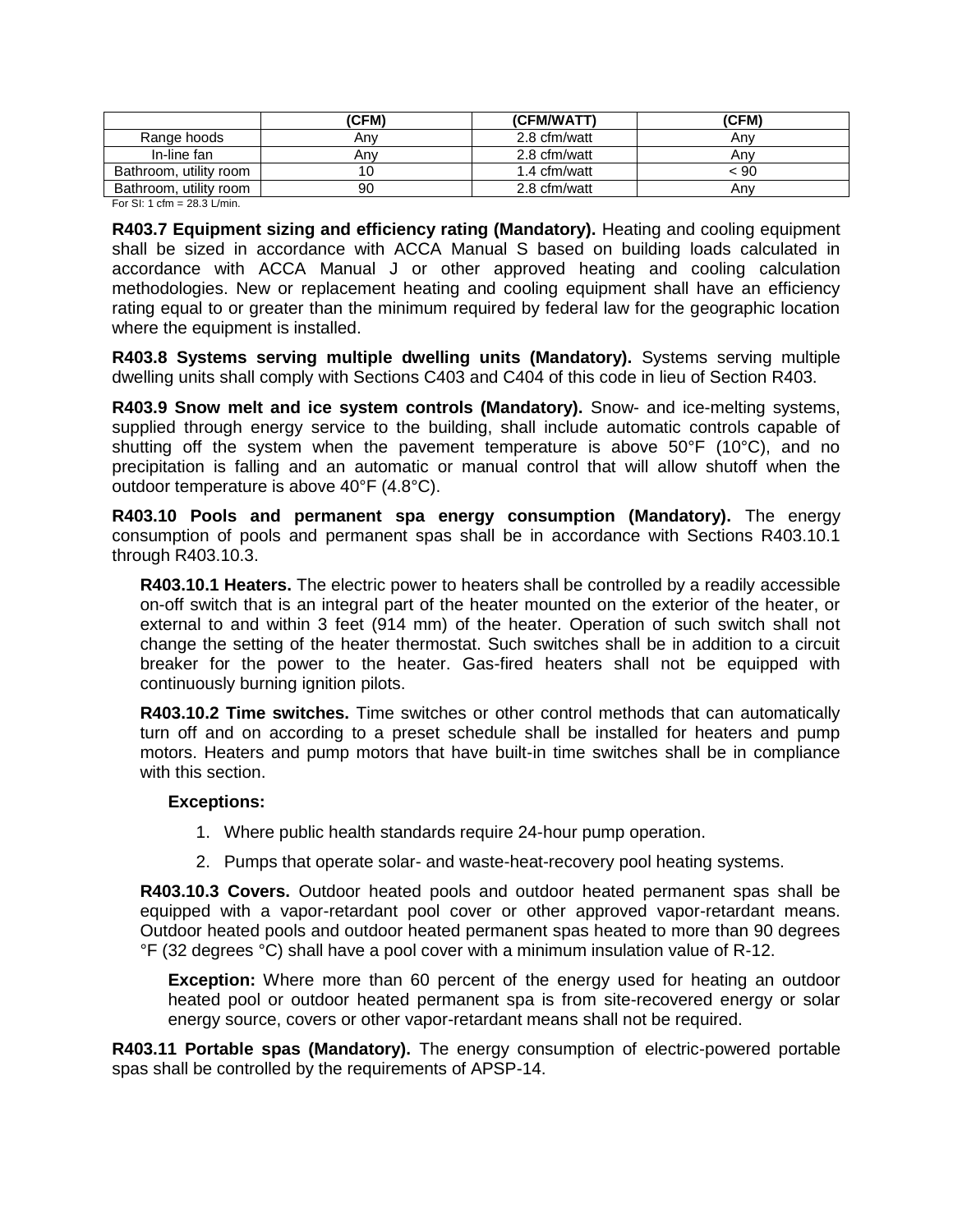**R403.12 Residential pools and permanent residential spas.** Residential swimming pools and permanent residential spas that are accessory to detached one- and two-family dwellings and townhouses three stories or less in height above grade plane and that are available only to the household and its guests shall be in accordance with APSP-15a.

## **SECTION ECC R404 ELECTRICAL POWER AND LIGHTING SYSTEMS**

**R404.1 Lighting equipment (Mandatory).** Not less than 75 percent of the lamps in permanently installed lighting fixtures shall be high-efficacy lamps or not less than 75 percent of the permanently installed lighting fixtures shall contain only high-efficacy lamps.

**Exception:** Low-voltage lighting.

**R404.1.1 Lighting equipment (Mandatory).** Fuel gas lighting systems shall not have continuously burning pilot lights.

**R404.2 Electrical energy consumption (Mandatory).** In all buildings having individual dwelling units, provisions shall be made to determine the electrical energy consumed by each unit by separately metering individual dwelling units.

### **SECTION ECC R405 SIMULATED PERFORMANCE ALTERNATIVE (PERFORMANCE)**

**R405.1 Scope.** This section establishes criteria for compliance using simulated energy performance analysis. Such analysis shall include heating, cooling and service water heating energy only.

**R405.2 Mandatory requirements.** Compliance with this section requires that the mandatory provisions identified in Section R401.2 be met. All supply and return ducts not completely inside the building thermal envelope shall be insulated to a minimum of R-6.

**R405.3 Performance-based compliance.** Compliance based on simulated energy performance requires that a proposed residence (proposed design) be shown to have an annual energy cost that is less than or equal to the annual energy cost of the standard reference design*.* Energy prices shall be taken from a source approved by the code official*,* such as the Department of Energy, Energy Information Administration's State Energy Price and Expenditure Report*.* Code officials shall be permitted to require time-of-use pricing in energy cost calculations.

**Exception:** The energy use based on source energy expressed in Btu or Btu per square foot of conditioned floor area shall be permitted to be substituted for the energy cost. The source energy multiplier for electricity shall be 3.16. The source energy multiplier for fuels other than electricity shall be 1.1.

**R405.4 Documentation.** Documentation of the software used for the performance design and the parameters for the building shall be in accordance with Sections R405.4.1 through R405.4.3.

**R405.4.1 Compliance software tools.** Documentation verifying that the methods and accuracy of the compliance software tools conform to the provisions of this section shall be provided to the code official*.*

**R405.4.2 Compliance report.** Compliance software tools shall generate a report that documents that the proposed design complies with Section R405.3. A compliance report on the proposed design shall be submitted with the application for the building permit. Upon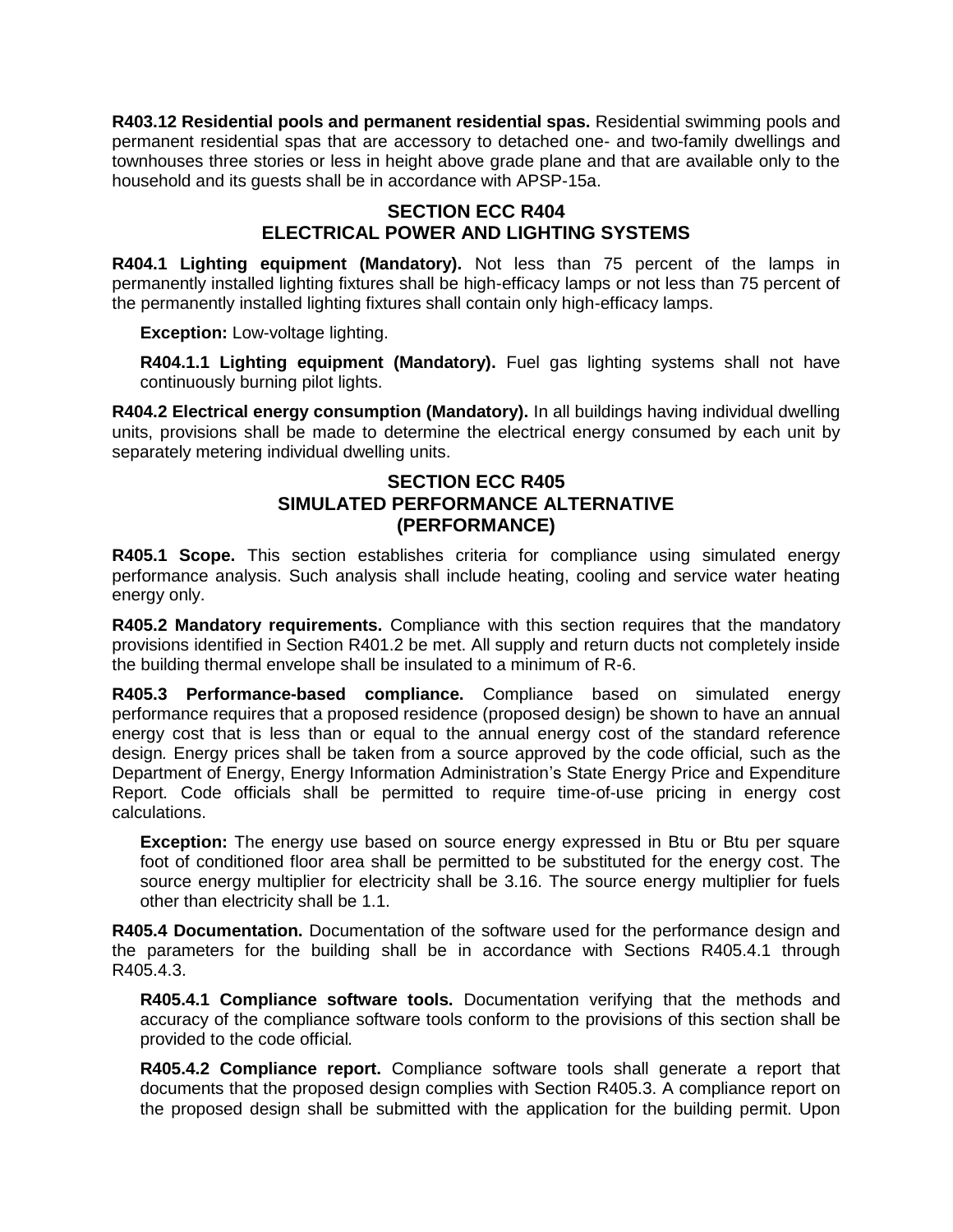completion of the building, a compliance report based on the as-built condition of the building shall be submitted to the code official before a certificate of occupancy is issued. Batch sampling of buildings to determine energy code compliance for all buildings in the batch shall be prohibited.

Compliance reports shall include information in accordance with Sections R405.4.2.1 and R405.4.2.2. Where the proposed design of a building could be built on different sites where the cardinal orientation of the building on each site is different, compliance of the proposed design for the purposes of the application for the building permit shall be based on the worst-case orientation, worst-case configuration, worst-case building air leakage and worst- case duct leakage. Such worst-case parameters shall be used as inputs to the compliance software for energy analysis.

**R405.4.2.1 Compliance report for permit application.** A compliance report submitted with the application for building permit shall include the following:

- 1. Building street address, or other building site identification.
- 2. A statement indicating that the proposed design complies with Section R405.3.
- 3. An inspection checklist documenting the building component characteristics of the proposed design as indicated in Table R405.5.2(1). The inspection checklist shall show results for both the standard reference design and the proposed design with user inputs to the compliance software to generate the results.
- 4. A site-specific energy analysis report that is in compliance with Section R405.3.
- 5. The name of the individual performing the analysis and generating the report.
- 6. The name and version of the compliance software tool.

**R405.4.2.2 Compliance report for certificate of occupancy.** A compliance report submitted for obtaining the certificate of occupancy shall include the following:

- 1. Building street address, or other building site identification.
- 2. A statement indicating that the as-built building complies with Section R405.3.
- 3. A certificate indicating that the building passes the performance matrix for code compliance and listing the energy saving features of the buildings.
- 4. A site-specific energy analysis report that is in compliance with Section R405.3.
- 5. The name of the individual performing the analysis and generating the report.
- 6. The name and version of the compliance software tool.

**R405.4.3 Additional documentation.** The code official shall be permitted to require the following documents:

- 1. Documentation of the building component characteristics of the standard reference design*.*
- 2. A certification signed by the builder providing the building component characteristics of the proposed design as given in Table R405.5.2(1).
- 3. Documentation of the actual values used in the software calculations for the proposed design*.*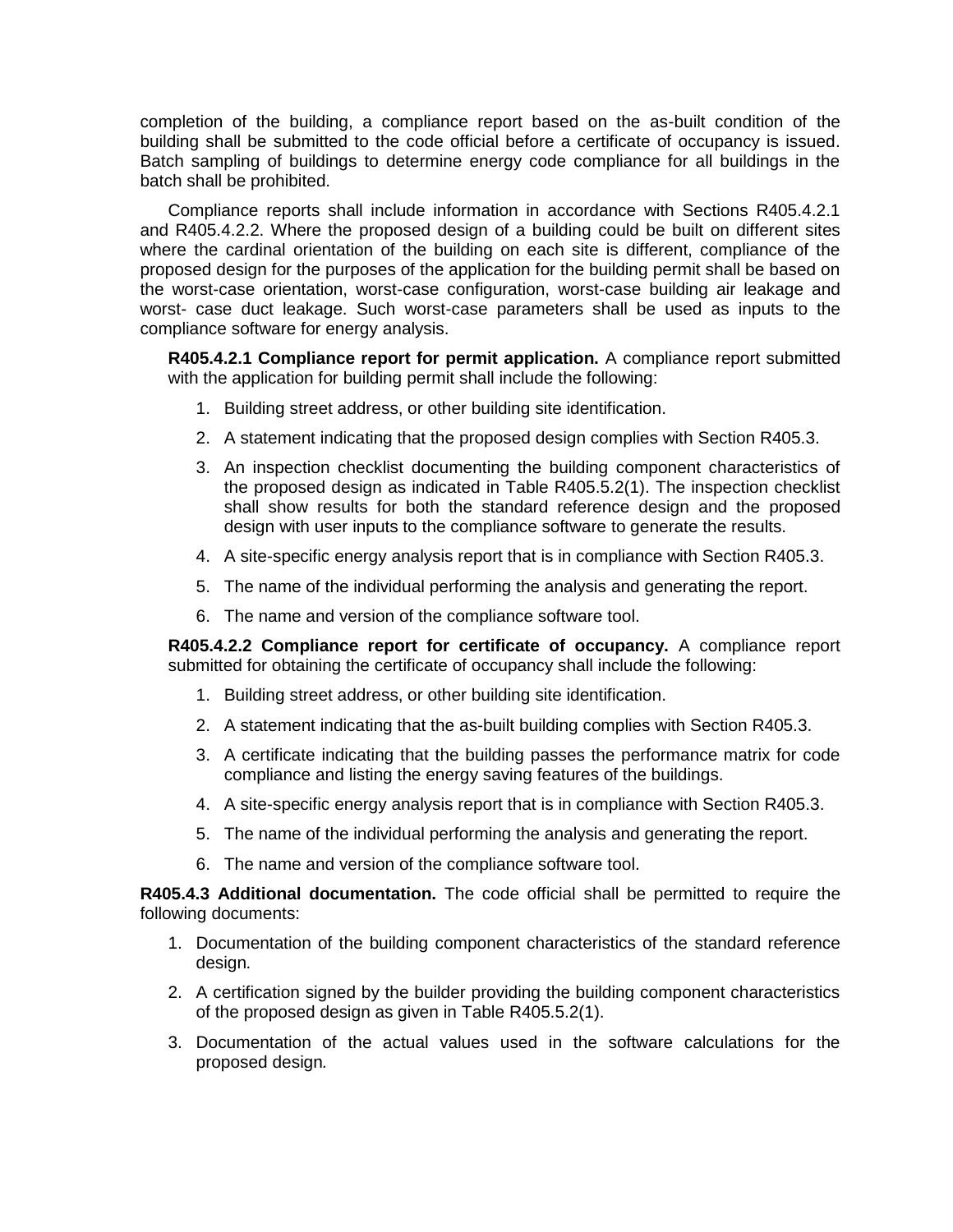**R405.5 Calculation procedure.** Calculations of the performance design shall be in accordance with Sections R405.5.1 and R405.5.2.

**R405.5.1 General.** Except as specified by this section, the standard reference design and proposed design shall be configured and analyzed using identical methods and techniques.

**R405.5.2 Residence specifications.** The standard reference design and proposed design shall be configured and analyzed as specified by Table R405.5.2(1). Table R405.5.2(1) shall include, by reference, all notes contained in Table R402.1.2.

#### **TABLE R405.5.2(1) SPECIFICATIONS FOR THE STANDARD REFERENCE AND PROPOSED DESIGNS**

| <b>BUILDING</b><br><b>COMPONENT</b> | <b>STANDARD REFERENCE DESIGN</b>                                                 | <b>PROPOSED DESIGN</b>      |  |
|-------------------------------------|----------------------------------------------------------------------------------|-----------------------------|--|
|                                     | Type: mass wall if proposed wall is mass; otherwise wood                         |                             |  |
|                                     | frame.                                                                           | As proposed                 |  |
|                                     | Gross area: same as proposed                                                     | As proposed                 |  |
| Above-grade walls                   | U-factor: as specified in Table R402.1.4                                         | As proposed                 |  |
|                                     | Solar absorptance = $0.75$                                                       | As proposed                 |  |
|                                     | Emittance = $0.90$                                                               | As proposed                 |  |
|                                     | Type: same as proposed                                                           | As proposed                 |  |
| Basement and crawl                  | Gross area: same as proposed                                                     | As proposed                 |  |
| space walls                         | U-factor: from Table R402.1.4, with insulation layer on                          | As proposed                 |  |
|                                     | interior side of walls                                                           |                             |  |
|                                     | Type: wood frame                                                                 | As proposed                 |  |
| Above-grade floors                  | Gross area: same as proposed                                                     | As proposed                 |  |
|                                     | U-factor: as specified in Table R402.1.4                                         | As proposed                 |  |
|                                     | Type: wood frame                                                                 | As proposed                 |  |
| Ceilings                            | Gross area: same as proposed                                                     | As proposed                 |  |
|                                     | U-factor: as specified in Table R402.1.4                                         | As proposed                 |  |
|                                     | Type: composition shingle on wood sheathing                                      | As proposed                 |  |
| Roofs                               | Gross area: same as proposed                                                     | As proposed                 |  |
|                                     | Solar absorptance = $0.75$                                                       | As proposed                 |  |
|                                     | $Emitiance = 0.90$                                                               | As proposed                 |  |
| Attics                              | Type: vented with aperture = $1 \text{ ft}^2$ per 300 ft $^2$ ceiling area       | As proposed                 |  |
|                                     | Type: same as proposed                                                           | As proposed                 |  |
| Foundations                         | Foundation wall area above and below grade and soil                              | As proposed                 |  |
|                                     | characteristics: same as proposed                                                |                             |  |
|                                     | Area: $40 \text{ ft}^2$                                                          | As proposed                 |  |
| Opaque doors                        | <b>Orientation: North</b>                                                        | As proposed                 |  |
|                                     | U-factor: same as fenestration from Table R402.1.4                               | As proposed                 |  |
|                                     | Total area $b$ =                                                                 |                             |  |
|                                     | (a) The proposed glazing area, where the proposed glazing                        |                             |  |
|                                     | area is less than 15 percent of the conditioned floor area                       | As proposed                 |  |
|                                     | (b)15 percent of the conditioned floor area, where the                           |                             |  |
|                                     | proposed glazing area is 15 percent or more of the                               |                             |  |
|                                     | conditioned floor area                                                           |                             |  |
| Vertical fenestration other         | Orientation: equally distributed to four cardinal compass                        | As proposed                 |  |
| than opaque doors                   | orientations (N, E, S & W).                                                      |                             |  |
|                                     | U-factor: as specified in Table R402.1.4                                         | As proposed                 |  |
|                                     | SHGC: as specified in Table R402.1.2 except that for                             |                             |  |
|                                     | climates with no requirement (NR) $SHGC = 0.40$ shall be                         | As proposed                 |  |
|                                     | used.                                                                            |                             |  |
|                                     | Interior shade fraction: 0.92-(0.21 x SHGC for the standard<br>reference design) | $0.92-(0.21 \times SHGC as$ |  |
|                                     | External shading: none                                                           | proposed)<br>As proposed    |  |
|                                     | None                                                                             |                             |  |
| <b>Skylights</b>                    |                                                                                  | As proposed                 |  |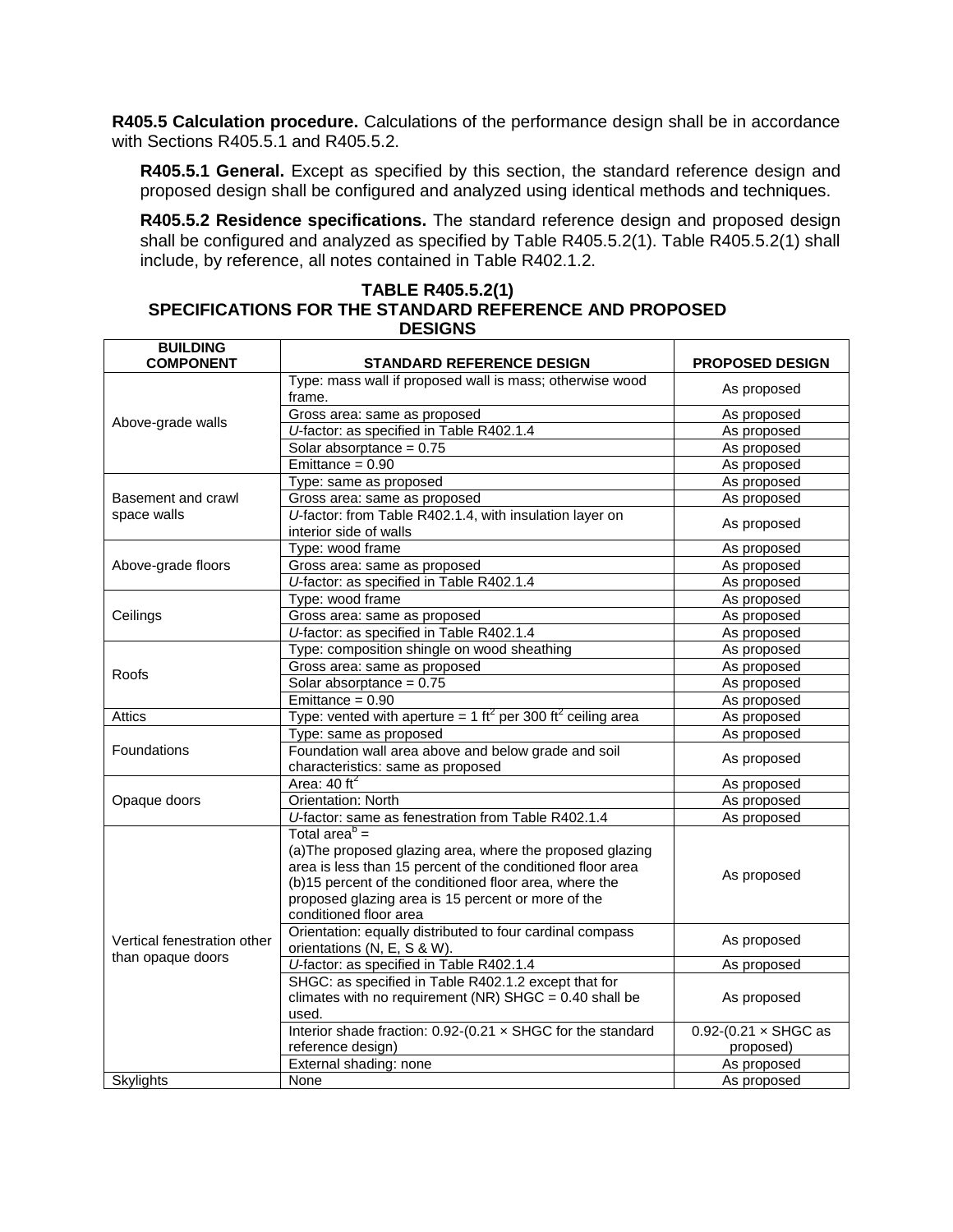| <b>BUILDING</b><br><b>COMPONENT</b>         | <b>STANDARD REFERENCE DESIGN</b>                                                                                                                                                                                                                                                                                                                                                                                                                                                                                                     | <b>PROPOSED DESIGN</b>                                                                                                                                                                                      |
|---------------------------------------------|--------------------------------------------------------------------------------------------------------------------------------------------------------------------------------------------------------------------------------------------------------------------------------------------------------------------------------------------------------------------------------------------------------------------------------------------------------------------------------------------------------------------------------------|-------------------------------------------------------------------------------------------------------------------------------------------------------------------------------------------------------------|
| Thermally isolated                          | None                                                                                                                                                                                                                                                                                                                                                                                                                                                                                                                                 | As proposed                                                                                                                                                                                                 |
| sunrooms<br>Air exchange rate               | Air leakage rate of 5 air changes per hour in climate zones 1<br>and 2, and 3 air changes per hour in climate zones 3<br>through 8 at a pressure of 0.2 inches w.g (50 Pa). The<br>mechanical ventilation rate shall be in addition to the air<br>leakage rate and the same as in the proposed design, but<br>no greater than 0.01 $\times$ CFA + 7.5 $\times$ (N <sub>br</sub> +1) where:<br>$CFA =$ conditioned floor area<br>$N_{br}$ = number of bedrooms<br>Energy recovery shall not be assumed for mechanical<br>ventilation. | For residences that are<br>not tested, the same air<br>leakage rate as the<br>standard reference<br>design.<br>For tested residences,<br>the measured air<br>exchange rate <sup>a</sup> .<br>The mechanical |
|                                             |                                                                                                                                                                                                                                                                                                                                                                                                                                                                                                                                      | ventilation rate <sup>b</sup> shall be<br>in addition to the air<br>leakage rate and shall be<br>as proposed.                                                                                               |
| Mechanical ventilation                      | None, except where mechanical ventilation is specified by<br>the proposed design, in which case:<br>Annual vent fan energy use:<br>kWh/yr = 0.03942 $\times$ CFA + 29.565 $\times$ (N <sub>br</sub> +1)<br>where:<br>$CFA =$ conditioned floor area<br>$N_{br}$ = number of bedrooms                                                                                                                                                                                                                                                 | As proposed                                                                                                                                                                                                 |
| Internal gains                              | IGain = 17,900 + 23.8 x CFA + 4104 x $N_{br}$ (Btu/day per<br>dwelling unit)                                                                                                                                                                                                                                                                                                                                                                                                                                                         | Same as standard<br>reference design.                                                                                                                                                                       |
| Internal mass                               | An internal mass for furniture and contents of 8 pounds per<br>square foot of floor area.                                                                                                                                                                                                                                                                                                                                                                                                                                            | Same as standard<br>reference design, plus<br>any additional mass<br>specifically designed as<br>a thermal storage<br>element <sup>c</sup> but not integral<br>to the building envelope<br>or structure.    |
|                                             | For masonry floor slabs, 80 percent of floor area covered by<br>R-2 carpet and pad, and 20 percent of floor directly exposed<br>to room air.                                                                                                                                                                                                                                                                                                                                                                                         | As proposed                                                                                                                                                                                                 |
| Structural mass                             | For masonry basement walls, as proposed, but with<br>insulation required by Table R402.1.4 located on the interior<br>side of the walls                                                                                                                                                                                                                                                                                                                                                                                              | As proposed                                                                                                                                                                                                 |
|                                             | For other walls, for ceilings, floors, and interior walls, wood<br>frame construction                                                                                                                                                                                                                                                                                                                                                                                                                                                | As proposed                                                                                                                                                                                                 |
| Heating systems <sup>d,e</sup>              | As proposed for other than electric heating without a heat<br>pump, where the proposed design utilizes electric heating<br>without a heat pump the standard reference design shall be<br>an air source heat pump meeting the requirements of<br>Section C403 of the IECC-Commercial Provisions.                                                                                                                                                                                                                                      | As proposed                                                                                                                                                                                                 |
| Cooling systems <sup>d,f</sup>              | Capacity: sized in accordance with Section R403.7<br>As proposed<br>Capacity: sized in accordance with Section R403.7.                                                                                                                                                                                                                                                                                                                                                                                                               | As proposed                                                                                                                                                                                                 |
| Service water<br>heating <sup>d,e,f,g</sup> | As proposed<br>Use: same as proposed design                                                                                                                                                                                                                                                                                                                                                                                                                                                                                          | As proposed gal/day $=$<br>$30 + (10 \times N_{br})$                                                                                                                                                        |
| Thermal distribution                        | Duct insulation: From Section R403.3.1                                                                                                                                                                                                                                                                                                                                                                                                                                                                                               | As tested or as specified                                                                                                                                                                                   |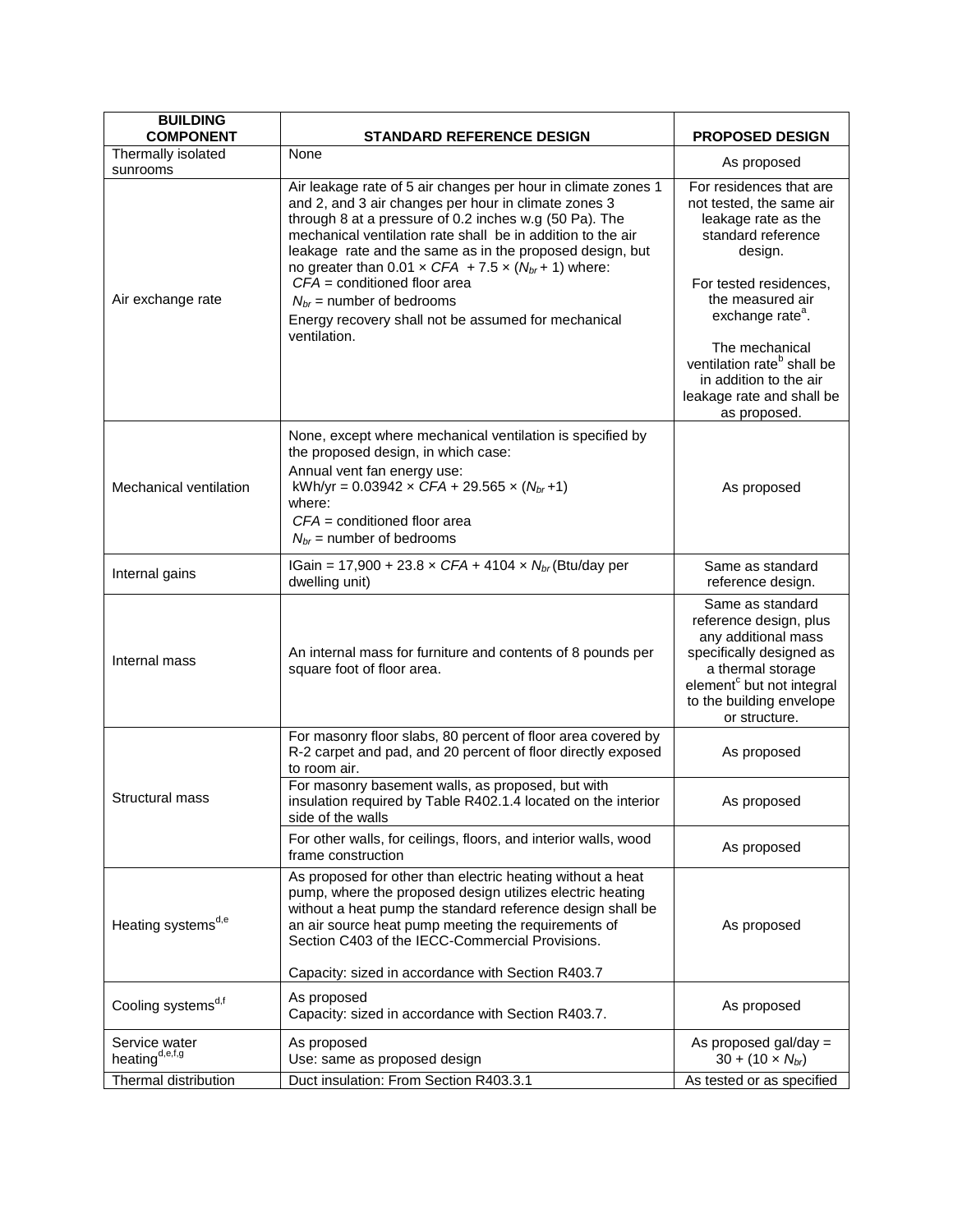| <b>BUILDING</b>             |                                                                                                                                                                                                                                                                                                                                                                                                                                          |                                                                                                              |
|-----------------------------|------------------------------------------------------------------------------------------------------------------------------------------------------------------------------------------------------------------------------------------------------------------------------------------------------------------------------------------------------------------------------------------------------------------------------------------|--------------------------------------------------------------------------------------------------------------|
| <b>COMPONENT</b><br>systems | <b>STANDARD REFERENCE DESIGN</b><br>A thermal distribution system efficiency (DSE) of 0.88 shall<br>be applied to both the heating and cooling system<br>efficiencies for all systems other than tested duct systems.<br>For tested duct systems, the leakage rate shall be 4 cfm<br>(113.3 L/min) per 100 ft <sup>2</sup> (9.29 m <sup>2</sup> ) of conditioned floor area<br>at a pressure of differential of 0.1 inches w.g. (25 Pa). | <b>PROPOSED DESIGN</b><br>in Table R405.5.2(2) if<br>not tested. Duct<br>insulation shall be as<br>proposed. |
| Thermostat                  | Type: Manual, cooling temperature setpoint = $75^{\circ}F$ ;<br>Heating temperature setpoint = $72^{\circ}$ F                                                                                                                                                                                                                                                                                                                            | Same as standard<br>reference                                                                                |

For SI: 1 square foot = 0.93 m<sup>2</sup>, 1 British thermal unit = 1055 J, 1 pound per square foot = 4.88 kg/m<sup>2</sup>, 1 gallon (US) = 3.785 L,  ${}^{\circ}$ C = ( ${}^{\circ}$ F-32)/1.8, 1 degree = 0.79 rad.

a. Where required by the code official, testing shall be conducted by an approved party. Hourly calculations as specified in the ASHRAE *Handbook of Fundamentals*, or the equivalent shall be used to determine the energy loads resulting from infiltration.

b. The combined air exchange rate for infiltration and mechanical ventilation shall be determined in accordance with Equation 43 of 2001 ASHRAE *Handbook of Fundamentals*, page 26.24 and the "Whole-house Ventilation" provisions of 2001 ASHRAE *Handbook of Fundamentals*, page 26.19 for intermittent mechanical ventilation.

c. Thermal storage element shall mean a component not part of the floors, walls or ceilings that is part of a passive solar system, and that provides thermal storage such as enclosed water columns, rock beds, or phase-change containers. A thermal storage element must be in the same room as fenestration that faces within 15 degrees (0.26 rad) of true south, or must be connected to such a room with pipes or ducts that allow the element to be actively charged.

d. For a proposed design with multiple heating, cooling or water heating systems using different fuel types, the applicable standard reference design system capacities and fuel types shall be weighted in accordance with their respective loads as calculated by accepted engineering practice for each equipment and fuel type present.

e. For a proposed design without a proposed heating system, a heating system with the prevailing federal minimum efficiency shall be assumed for both the standard reference design and proposed design.

f. For a proposed design home without a proposed cooling system, an electric air conditioner with the prevailing federal minimum efficiency shall be assumed for both the standard reference design and the proposed design.

g. For a proposed design with a nonstorage-type water heater, a 40-gallon storage-type water heater with the prevailing federal minimum energy factor for the same fuel as the predominant heating fuel type shall be assumed. For the case of a proposed design without a proposed water heater, a 40-gallon storage-type water heater with the prevailing federal minimum efficiency for the same fuel as the predominant heating fuel type shall be assumed for both the proposed design and standard reference design.

**TABLE R405.5.2(2)**

# **DEFAULT DISTRIBUTION SYSTEM EFFICIENCIES FOR PROPOSED DESIGNS a**

| <b>DISTRIBUTION SYSTEM CONFIGURATION AND</b><br><b>CONDITION</b>                    | <b>FORCED AIR</b><br><b>SYSTEMS</b> | <b>HYDRONIC</b><br><b>SYSTEMS</b> <sup>b</sup> |
|-------------------------------------------------------------------------------------|-------------------------------------|------------------------------------------------|
| Distribution system components located in unconditioned<br>space                    |                                     | 0.95                                           |
| Untested distribution systems entirely located in<br>conditioned space <sup>c</sup> | 0.88                                |                                                |
| "Ductless" systems <sup>a</sup>                                                     |                                     |                                                |

For SI: 1 cubic foot per minute =  $0.47$  L/s, 1 square foot =  $0.093$  m<sup>2</sup>, 1 pound per square inch = 6895 Pa, 1 inch water gauge = 1250 Pa.

b. Hydronic systems shall mean those systems that distribute heating and cooling energy directly to individual spaces using liquids pumped through closed-loop piping and that do not depend on ducted, forced airflow to maintain space temperatures.

c. Entire system in conditioned space shall mean that no component of the distribution system, including the air-handler unit, is located outside of the conditioned space.

d. Ductless systems shall be allowed to have forced airflow across a coil but shall not have any ducted airflow external to the manufacturer's air-handler enclosure.

a. Default values given by this table are for untested distribution systems, which must still meet minimum requirements for duct system insulation.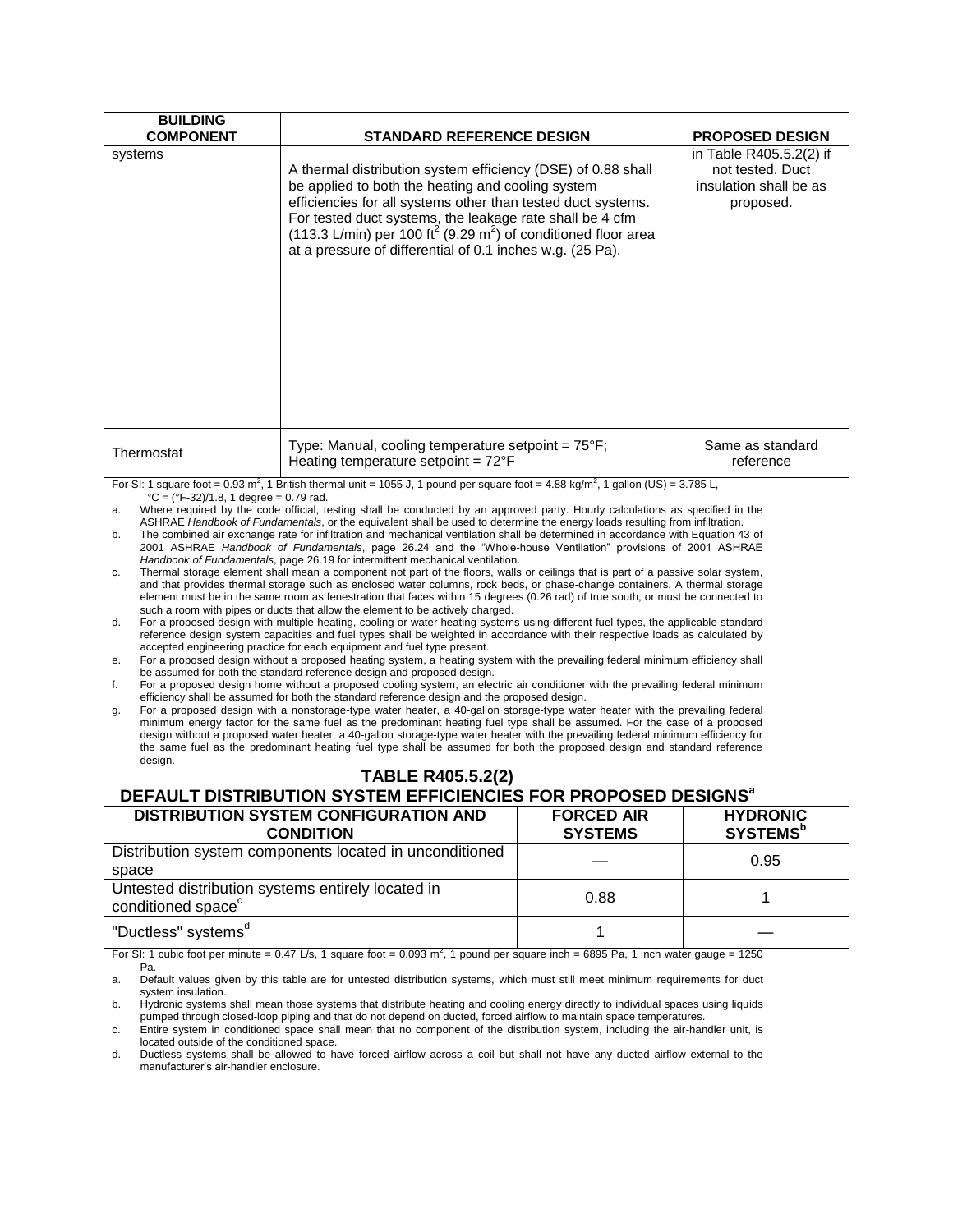**R405.6 Calculation software tools.** Calculation software, where used, shall be in accordance with Sections R405.6.1 through R405.6.3.

**R405.6.1 Minimum capabilities.** Calculation procedures used to comply with this section shall be software tools capable of calculating the annual energy consumption of all building elements that differ between the standard reference design and the proposed design and shall include the following capabilities:

- 1. Computer generation of the standard reference design using only the input for the proposed design*.* The calculation procedure shall not allow the user to directly modify the building component characteristics of the standard reference design*.*
- 2. Calculation of whole-building (as a single zone) sizing for the heating and cooling equipment in the standard reference design residence in accordance with Section R403.6.
- 3. Calculations that account for the effects of indoor and outdoor temperatures and part-load ratios on the performance of heating, ventilating and air-conditioning equipment based on climate and equipment sizing.
- 4. Printed code official inspection checklist listing each of the proposed design component characteristics from Table R405.5.2(1) determined by the analysis to provide compliance, along with their respective performance ratings (*R*-value, *U*factor, SHGC, HSPF, AFUE, SEER, EF are some examples).

**R405.6.2 Specific approval.** Performance analysis tools meeting the applicable provisions of Section R405 shall be permitted to be approved*.* Tools are permitted to be approved based on meeting a specified threshold for a jurisdiction. The code official shall be permitted to approve tools for a specified application or limited scope.

**R405.6.3 Input values.** When calculations require input values not specified by Sections R402, R403, R404 and R405, those input values shall be taken from an approved source.

#### **SECTION ECC R406 ENERGY RATING INDEX COMPLIANCE ALTERNATIVE**

**R406.1 Scope.** This section establishes criteria for compliance using an Energy Rating Index (ERI) analysis.

**R406.2 Mandatory requirements.** Compliance with this section requires that (1) the provisions in Sections R401 through R404 labeled as "mandatory" and (2) the provisions of Section R403.5.3 be met. The building thermal envelope shall be greater than or equal to levels of efficiency and Solar Heat Gain Coefficient in Table 402.1.1 or 402.1.3 of the 2011 *New York City Energy Conservation Code*.

**Exception:** Supply and return ducts not completely inside the building thermal envelope shall be insulated to a minimum of R-6.

**R406.3 Energy Rating Index.** The Energy Rating Index (ERI) shall be a numerical integer value that is based on a linear scale constructed such that the ERI reference design has an Index value of 100 and a residential building that uses no net purchased energy has an Index value of 0. Each integer value on the scale shall represent a 1-percent change in the total energy use of the rated design relative to the total energy use of the ERI reference design. The ERI shall consider all energy used in the residential building.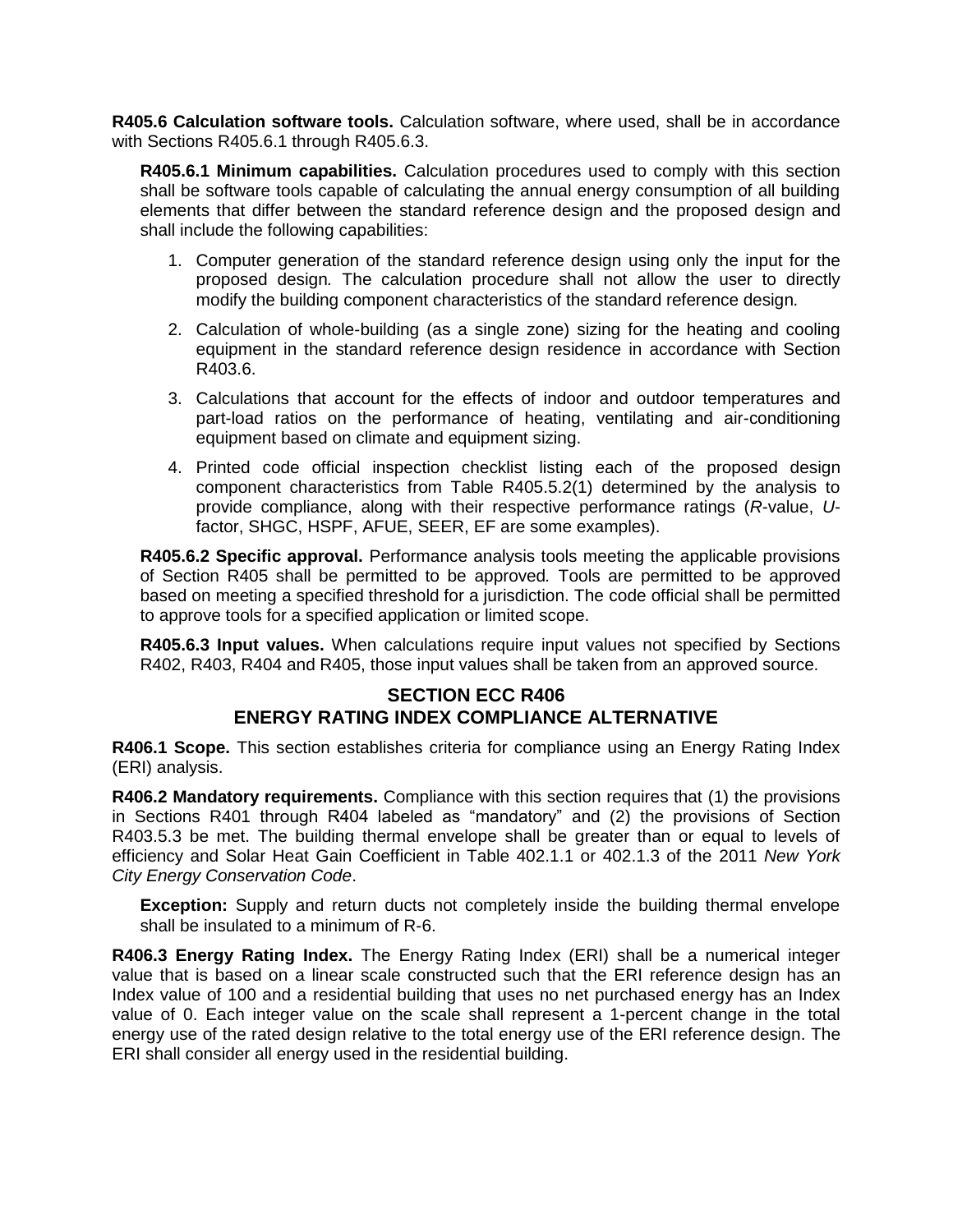**R406.3.1 ERI reference design.** The ERI reference design shall be configured such that it meets the minimum requirements of the 2006 *International Energy Conservation Code* prescriptive requirements.

The proposed residential building shall be shown to have an annual total normalized modified load less than or equal to the annual total loads of the ERI reference design.

**R406.4 ERI-based compliance.** Compliance based on an ERI analysis requires that the rated design be shown to have an ERI less than or equal to the appropriate value listed in Table R406.4 when compared to the ERI reference design.

| <b>MAAIMUM ENERGT RATING INDEA</b> |                                      |
|------------------------------------|--------------------------------------|
| <b>CLIMATE ZONE</b>                | <b>ENERGY RATING</b><br><b>INDEX</b> |
|                                    | 52                                   |
| 2                                  | 52                                   |
| 3                                  | 51                                   |
|                                    | 54                                   |
| 5                                  | 55                                   |
| 6                                  | 54                                   |
|                                    | 53                                   |
|                                    | 53                                   |

| <b>TABLE R406.4</b>                |                      |
|------------------------------------|----------------------|
| <b>MAXIMUM ENERGY RATING INDEX</b> |                      |
|                                    | <b>ENERGY RATING</b> |

**R406.5 Verification by approved agency.** Verification of compliance with Section R406 shall be completed by an approved third party.

**R406.6 Documentation.** Documentation of the software used to determine the ERI and the parameters for the residential building shall be in accordance with Sections R406.6.1 through R406.6.3.

**R406.6.1 Compliance software tools.** Documentation verifying that the methods and accuracy of the compliance software tools conform to the provisions of this section shall be provided to the code official.

**R406.6.2 Compliance report.** Compliance software tools shall generate a report that documents that the ERI of the rated design complies with Sections R406.3 and R406.4. The compliance documentation shall include the following information:

- 1. Address or other identification of the residential building.
- 2. An inspection checklist documenting the building component characteristics of the rated design. The inspection checklist shall show results for both the ERI reference design and the rated design, and shall document all inputs entered by the user necessary to reproduce the results.
- 3. Name of individual completing the compliance report.
- 4. Name and version of the compliance software tool.

**Exception:** Multiple orientations. Where an otherwise identical building model is offered in multiple orientations, compliance for any orientation shall be permitted by documenting that the building meets the performance requirements in each of the four (north, east, south and west) cardinal orientations.

**R406.6.3 Additional documentation.** The code official shall be permitted to require the following documents: